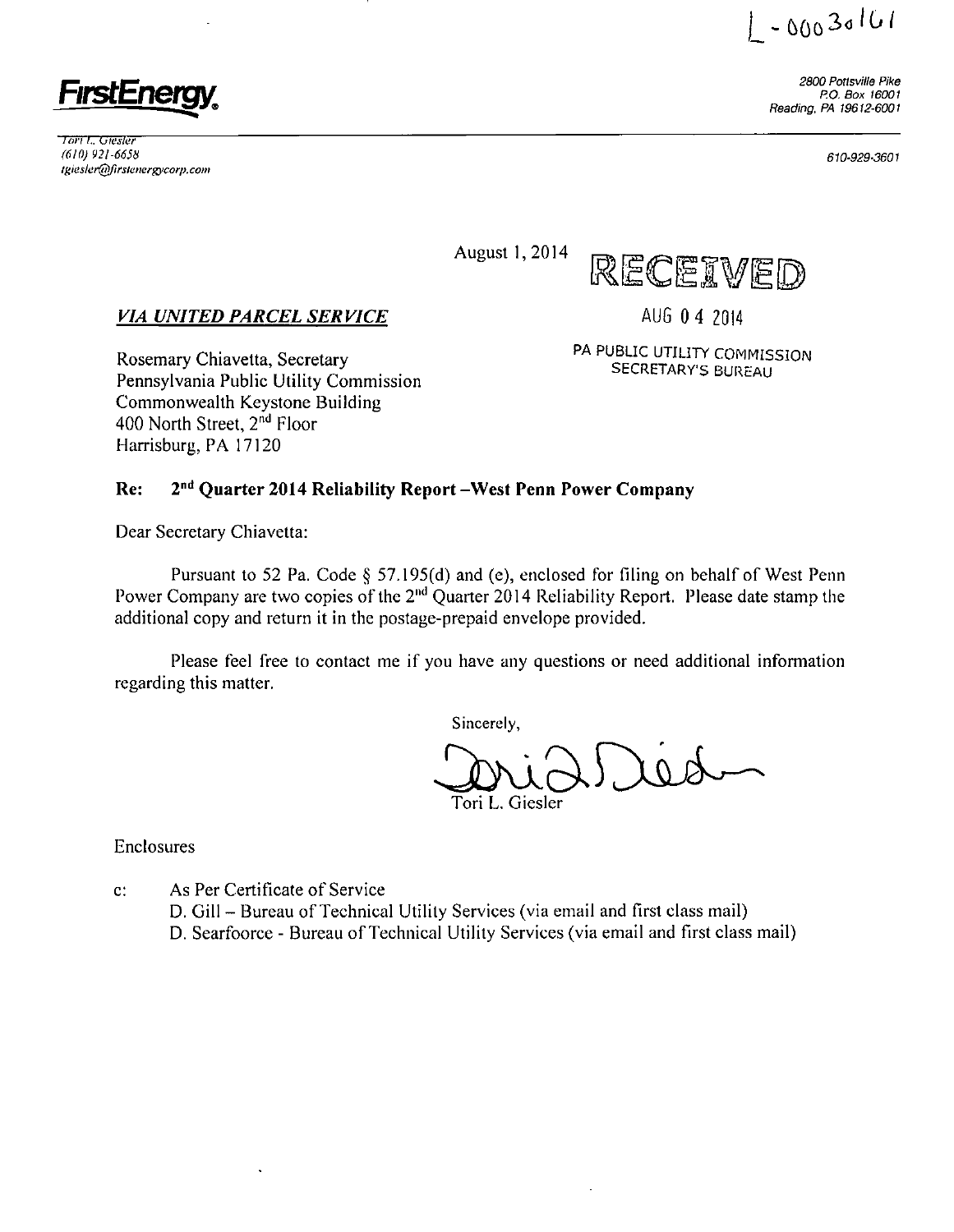





**o »—( CO to ->** 

**f 2** 

# **2014 2 <sup>n</sup> <sup>d</sup> Quarter Reliability Report**

West Penn Power Company

Pursuant to 52 Pa. Code § 57.195(d) and (e)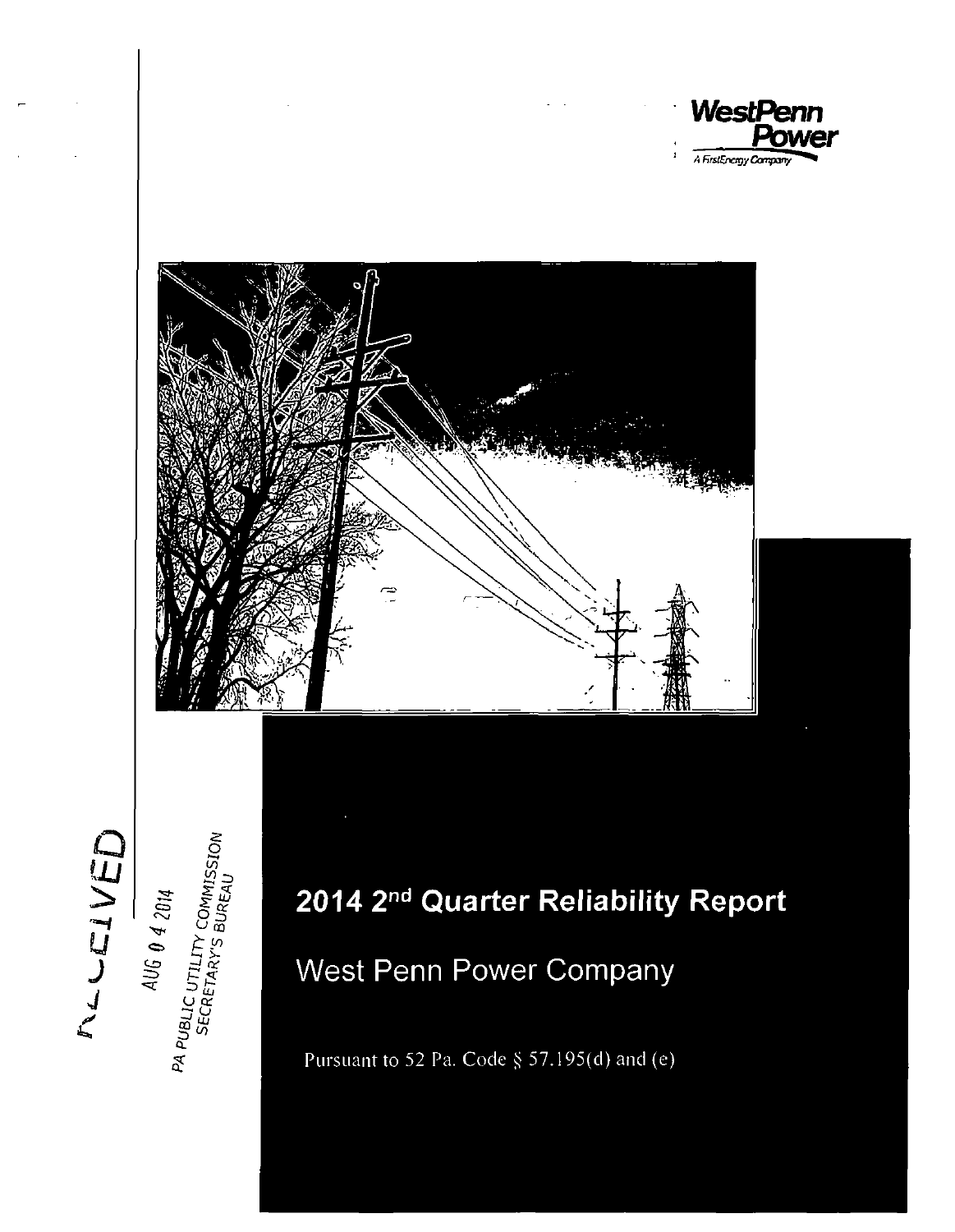### **2 n d Quarter 2014 Reliability Report - West Penn Power Company**

*Section 57.195(e)(1): A description of each major event thai occurred during the preceding quarter, including the time and duration of the event, the number of customers affected, the cause of the event and any modified procedures adopted in order to avoid or minimize the impact of simitar events in the future'.* 

#### *Major Events*

West Penn Power did not experience any major events during the reporting period ending June 30, 2014.

<sup>1</sup> For purposes of this report, all reliability reporting is based upon the Pennsylvania Public Utility Commission's definitions for momentary outages and major events pursuant to 52 Pa. Code § 57.192.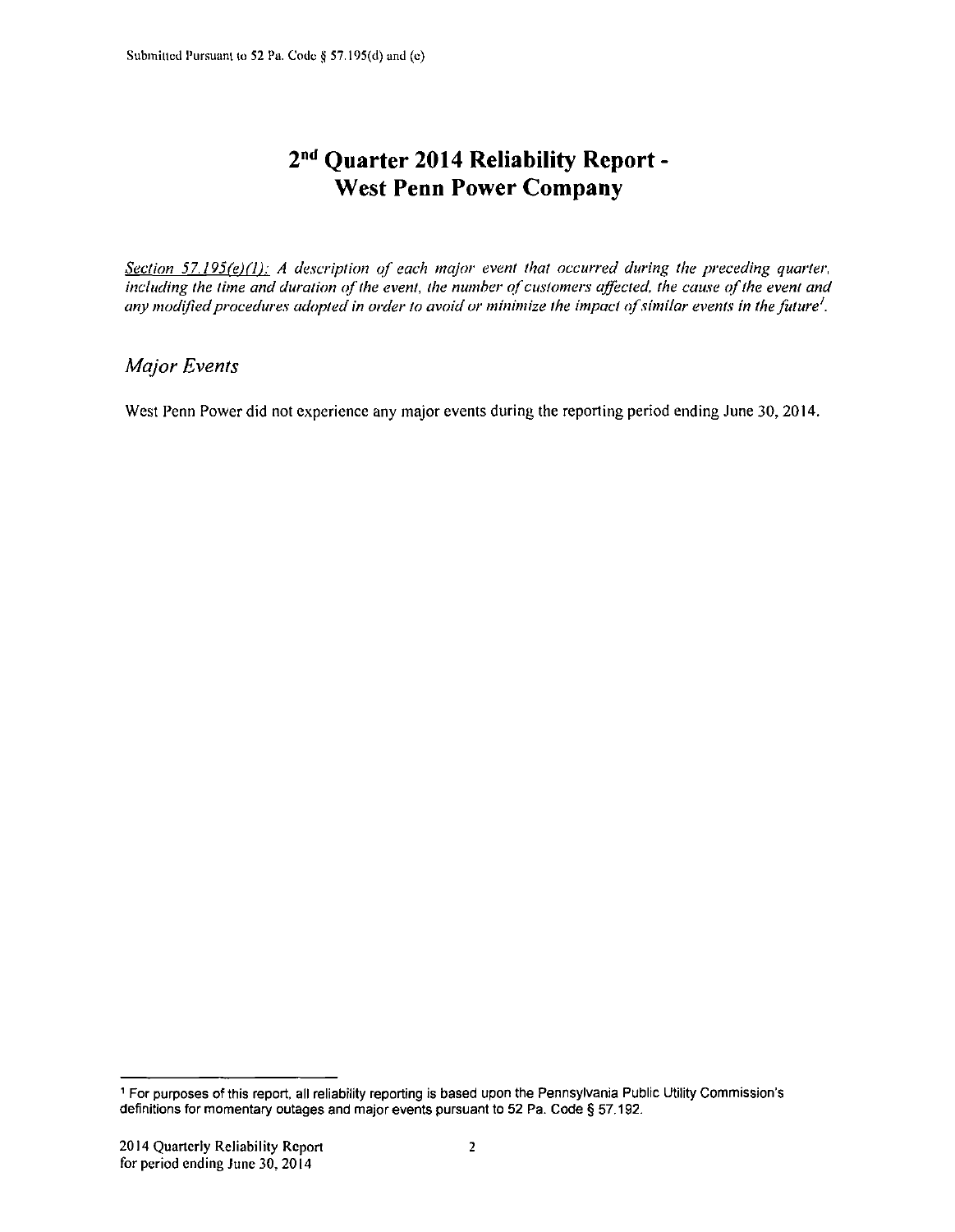*Section 57.195(e)(2): Rolling 12-month reliability index values (SAIFI, CAIDI, SAIDI. and if available MAIFI) for the EDC's service territory for the preceding quarter. The report shall include the data used in calculating the indices, namely the average number of customers served, the number of sustained customer interruptions, the number of customers affected, and the customer minutes of interruption. If MAIFI<sup>2</sup> values are provided, the report shall also include the number of customer momentary interruptions.* 

*Reliability Index Values* 

| 2Q:2014                                            |                  | <b>West Penn Power</b> |                 |
|----------------------------------------------------|------------------|------------------------|-----------------|
| (12-Mo. Rolling)                                   | <b>Benchmark</b> | 12-Month<br>Standard   | 12-Month Actual |
| <b>SAIFI</b>                                       | 1.05             | 1.26                   | 1.17            |
| <b>CAID!</b>                                       | 170              | 204                    | 175             |
| <b>SAIDI</b>                                       | 179              | 257                    | 204             |
| Customers Served <sup>3</sup>                      |                  | 713,705                |                 |
| <b>Number of Sustained</b><br><b>Interruptions</b> |                  | 11,307                 |                 |
| <b>Customers Affected</b>                          |                  | 834,923                |                 |
| <b>Customer Minutes</b>                            |                  | 145,736,103            |                 |

<sup>2</sup> MAIFI values are not available

<sup>&</sup>lt;sup>3</sup> Represents the average number of customers served during the reporting period.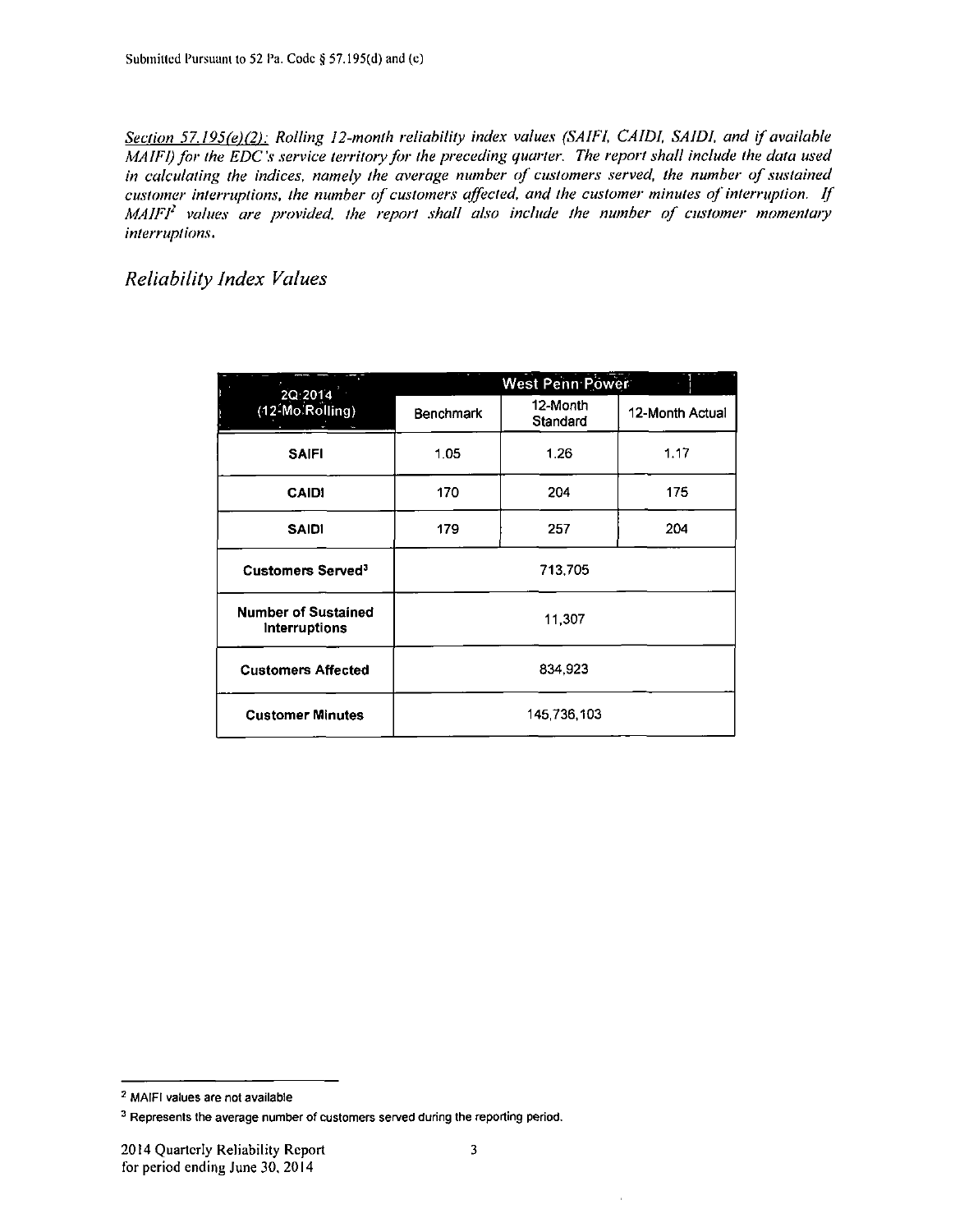*Section 57.195(e)(3): Rolling 12-month reliability index values (SAIFI, CAIDI, SAIDI, and if available, MAIFI)* and other pertinent information such as customers served, number of interruptions, customer *minutes interrupted, number of lockouts, and so forth, for the worst performing 5% ofthe circuits in the system. An explanation of how the EDC defines its worst performing circuits shall be included.* 

#### *Worst Performing Circuits - Reliability Indices*

The methodology used to identify worst performing circuits is based on both System Average Interruption Frequency Index ("SAIFI") and System Average Interruption Duration Index ("SAIDI"). The methodology consists of the following steps:

- 1. For each circuit calculate a circuit SAIFI using only distribution-caused outages.
- 2. Select the worst 20% of circuits based on the highest circuit SAIFI.
- 3. Rank the selected circuits based on SAIDI using only distribution-caused customer minutes.
- 4. Select 5% of the circuits based on the highest customer minutes. These circuits are then identified as the worst performing circuits.

West Penn Power's ranking of the 5% Worst Performing Circuits are provided in Attachment A to this report.

 $\ddot{\phantom{0}}$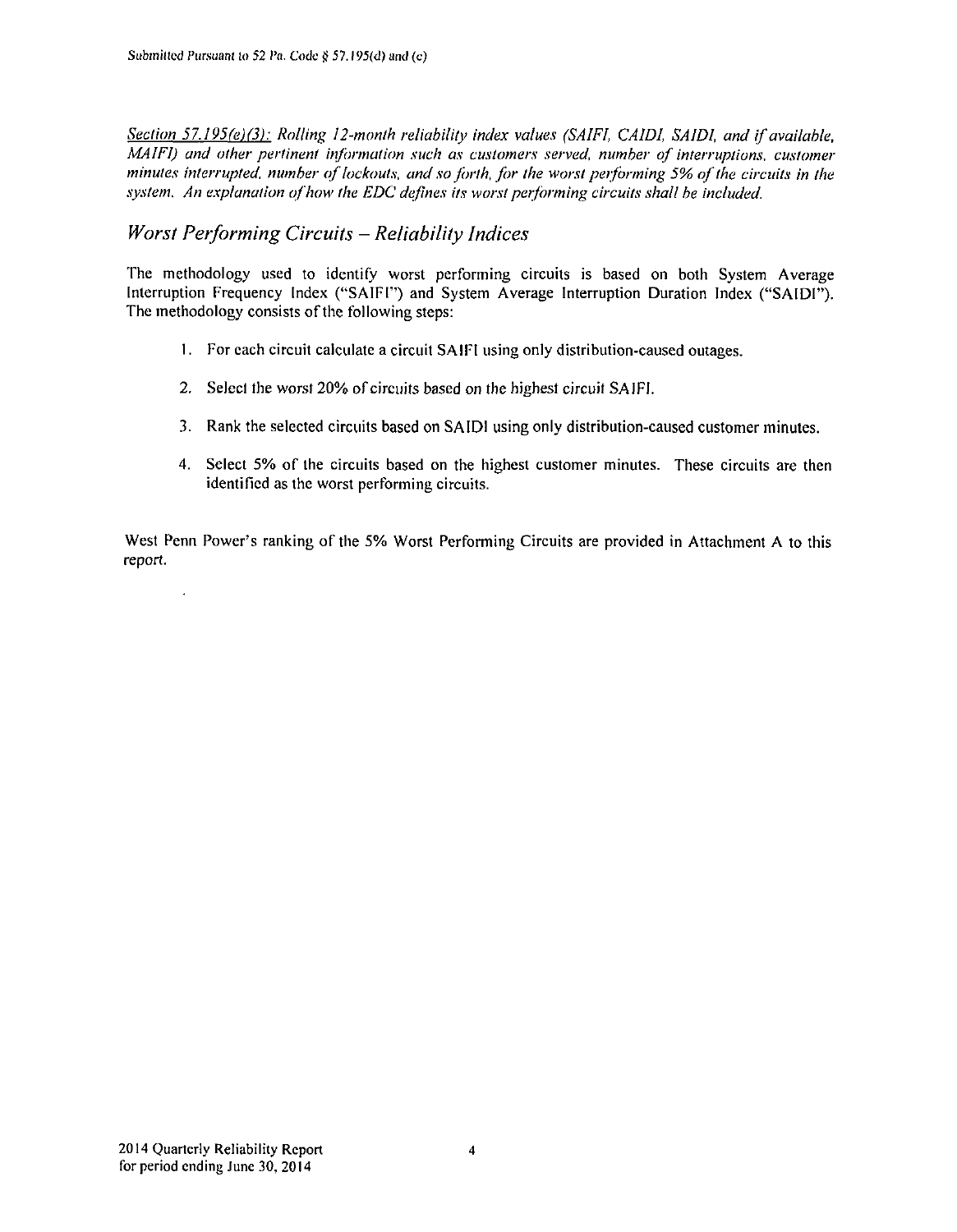*Section 57.195(e)(4): Specific remedial efforts taken and planned for the worst performing 5% of the circuits identified in paragraph (3).* 

*Worst Performing Circuits - Remedial Action* 

West Penn Power's Remedial Actions for its 5% Worst Performing Circuits are provided in Attachment B to this report.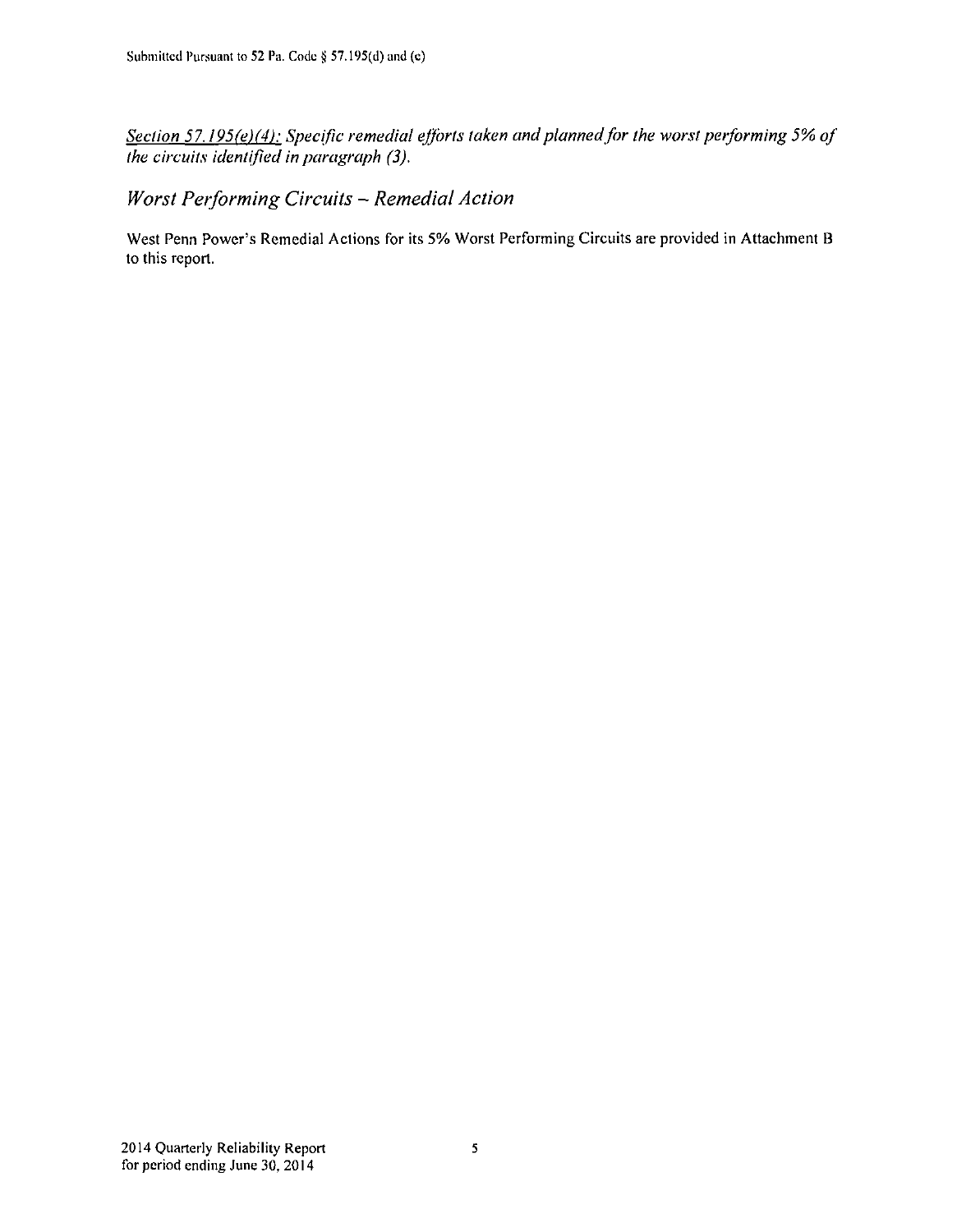*Section 57.195(e)(5): A rolling 12-month breakdown and analysis of outage causes during the preceding quarter, including the number and percentage of service outages, the number of customers interrupted, and customer interruption minutes categorized by outage cause such as equipment failure, animal contact, tree-related, and so forth. Proposed solutions to identified service problems shall he reported.* 

#### *Outages by Cause*

#### Outages by Cause - West Penn Power

|                                 | ř.<br><b>Outages by Cause</b><br>$\mathcal{L}^{\text{max}}$ |                                         |                                     |                                                  |  |  |  |  |
|---------------------------------|-------------------------------------------------------------|-----------------------------------------|-------------------------------------|--------------------------------------------------|--|--|--|--|
| 2nd Quarter 2014                | <b>West Penn Power</b>                                      |                                         |                                     |                                                  |  |  |  |  |
| 12-Month Rolling                |                                                             |                                         |                                     |                                                  |  |  |  |  |
| Cause                           | <b>Customer</b><br><b>Minutes</b>                           | Number of<br>Sustained<br>Interruptions | <b>Customers</b><br><b>Affected</b> | % Based on<br><b>Number of</b><br><b>Outages</b> |  |  |  |  |
| <b>EQUIPMENT FAILURE</b>        | 20,762,375                                                  | 2,524                                   | 156,125                             | 22.32%                                           |  |  |  |  |
| <b>UNKNOWN</b>                  | 13,982,342                                                  | 1,748                                   | 100,987                             | 15.46%                                           |  |  |  |  |
| <b>TREES OFF ROW-TREE</b>       | 53,178,081                                                  | 1,729                                   | 153,944                             | 15.29%                                           |  |  |  |  |
| <b>FORCED OUTAGE</b>            | 12,217,048                                                  | 1,235                                   | 156,864                             | 10.92%                                           |  |  |  |  |
| <b>LINE FAILURE</b>             | 18,309,440                                                  | 1,052                                   | 87,996                              | 9.30%                                            |  |  |  |  |
| <b>ANIMAL</b>                   | 1,386,403                                                   | 934                                     | 18,697                              | $8.26\%$                                         |  |  |  |  |
| <b>TREES OFF ROW-LIMB</b>       | 6,027,759                                                   | 430                                     | 33,871                              | 3.80%                                            |  |  |  |  |
| TREES ON ROW                    | 5,785,593                                                   | 419                                     | 23,722                              | 3.71%                                            |  |  |  |  |
| <b>VEHICLE</b>                  | 7,447,838                                                   | $\overline{342}$                        | 54,098                              | 3.02%                                            |  |  |  |  |
| TREES - SEC/SERVICE             | 259,374                                                     | 261                                     | 653                                 | 2.31%                                            |  |  |  |  |
| <b>BIRD</b>                     | 578,831                                                     | 210                                     | 6,930                               | 1.86%                                            |  |  |  |  |
| <b>LIGHTNING</b>                | 2,757,431                                                   | 181                                     | 17,237                              | 1.60%                                            |  |  |  |  |
| <b>HUMAN ERROR -NON-COMPANY</b> | 1,760,771                                                   | $\overline{97}$                         | 12,806                              | 0.86%                                            |  |  |  |  |
| UG DIG-UP                       | 84,573                                                      | 35                                      | 459                                 | 0.31%                                            |  |  |  |  |
| <b>OVERLOAD</b>                 | 502,760                                                     | $\overline{22}$                         | 3,603                               | 0.19%                                            |  |  |  |  |
| HUMAN ERROR - COMPANY           | 139,162                                                     | $\overline{21}$                         | 3,625                               | 0.19%                                            |  |  |  |  |
| OBJECT CONTACT WITH LINE        | 126,662                                                     | $\overline{19}$                         | 555                                 | 0.17%                                            |  |  |  |  |
| VANDALISM                       | 16,980                                                      | $\overline{12}$                         | 68                                  | 0.11%                                            |  |  |  |  |
| <b>FIRE</b>                     | 38,798                                                      | $\overline{11}$                         | 161                                 | 0.10%                                            |  |  |  |  |
| <b>CUSTOMER EQUIPMENT</b>       | 185,850                                                     | 9                                       | 915                                 | 0.08%                                            |  |  |  |  |
| <b>SWITCHING ERROR</b>          | 25,850                                                      | $\overline{6}$                          | 923                                 | 0.05%                                            |  |  |  |  |
| PREVIOUS LIGHTNING              | 3,903                                                       | $\overline{\mathbf{5}}$                 | $\overline{11}$                     | 0.04%                                            |  |  |  |  |
| <b>WIND</b>                     | 42,557                                                      | $\overline{2}$                          | 18                                  | 0.02%                                            |  |  |  |  |
| CONTAMINATION                   | 242                                                         | $\overline{\mathbf{1}}$                 | $\overline{2}$                      | 0.01%                                            |  |  |  |  |
| OTHER ELECTRIC UTILITY          | 91,290                                                      | $\overline{\mathbf{1}}$                 | 358                                 | 0.01%                                            |  |  |  |  |
| OTHER UTILITY-NON ELEC          | 24,190                                                      |                                         | 295                                 | 0.01%                                            |  |  |  |  |
| Total                           | 145,736,103                                                 | [11,307]                                | [834!923]                           | [100100]                                         |  |  |  |  |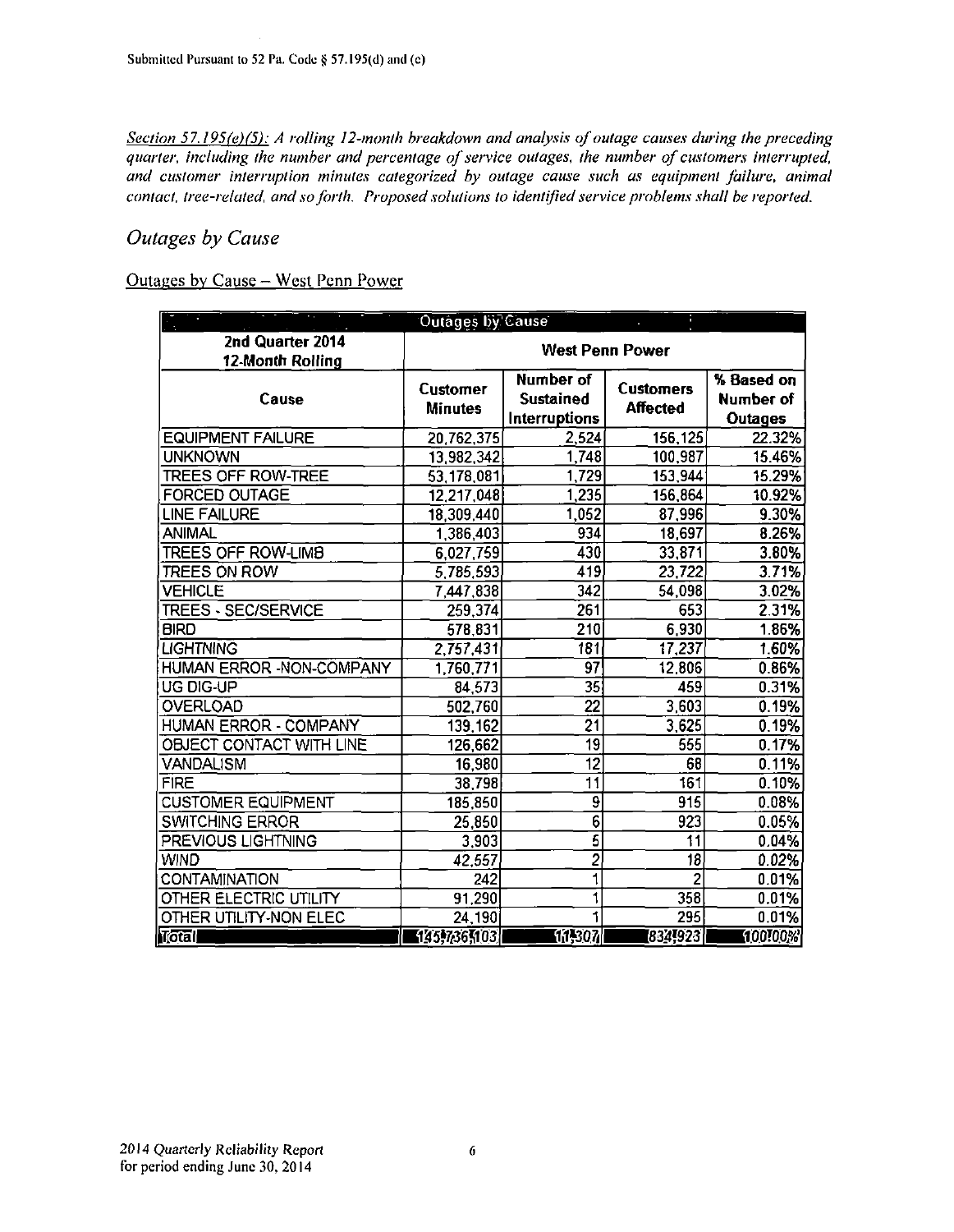#### Proposed Solutions — West Penn Power

#### Equipment Failure

West Penn Power addresses equipment failures using a three-prong approach. The first step is to conduct pole by pole reviews of main line hardware and correct any deficiencies found. The second step is a review of the entire overhead circuit, visiting all locations on a six-year cycle. And the third step is conducting an engineering review and root cause analysis of all distribution circuit lockouts. The number of equipment failures is mitigated through these programs and the follow up corrective actions. In addition, the Engineering Deparlment periodically conducts a multi-operation device review to identify causes and trends of equipment failures and olher outage causes. Engineering then plans accordingly to repair or replace facilities.

#### **Unknown**

There are numerous events, which are typically transient in nature, that result in outages with an unknown cause. Procedures are in place for field personnel to investigate recurring outages on a specific sectionalizing device. Experience has shown that very few of the outage events classified as unknown are recurrent in nature. West Penn Power also introduced a root cause analysis process for all circuit lockouts that includes field patrols of all unknown outage causes.

#### Trees Off ROW-Tree

West Penn Power's danger tree program consists of removing, or significantly reducing in height, dead, diseased or damaged trees located outside the boundary of the right-of-way that pose a threat to service reliability or the integrity of the line under any weather condition. In 2012, West Penn Power began a program targeting ash trees impacted by the Emerald Ash Borer. This has been an ongoing effort, and will continue throughout 2014.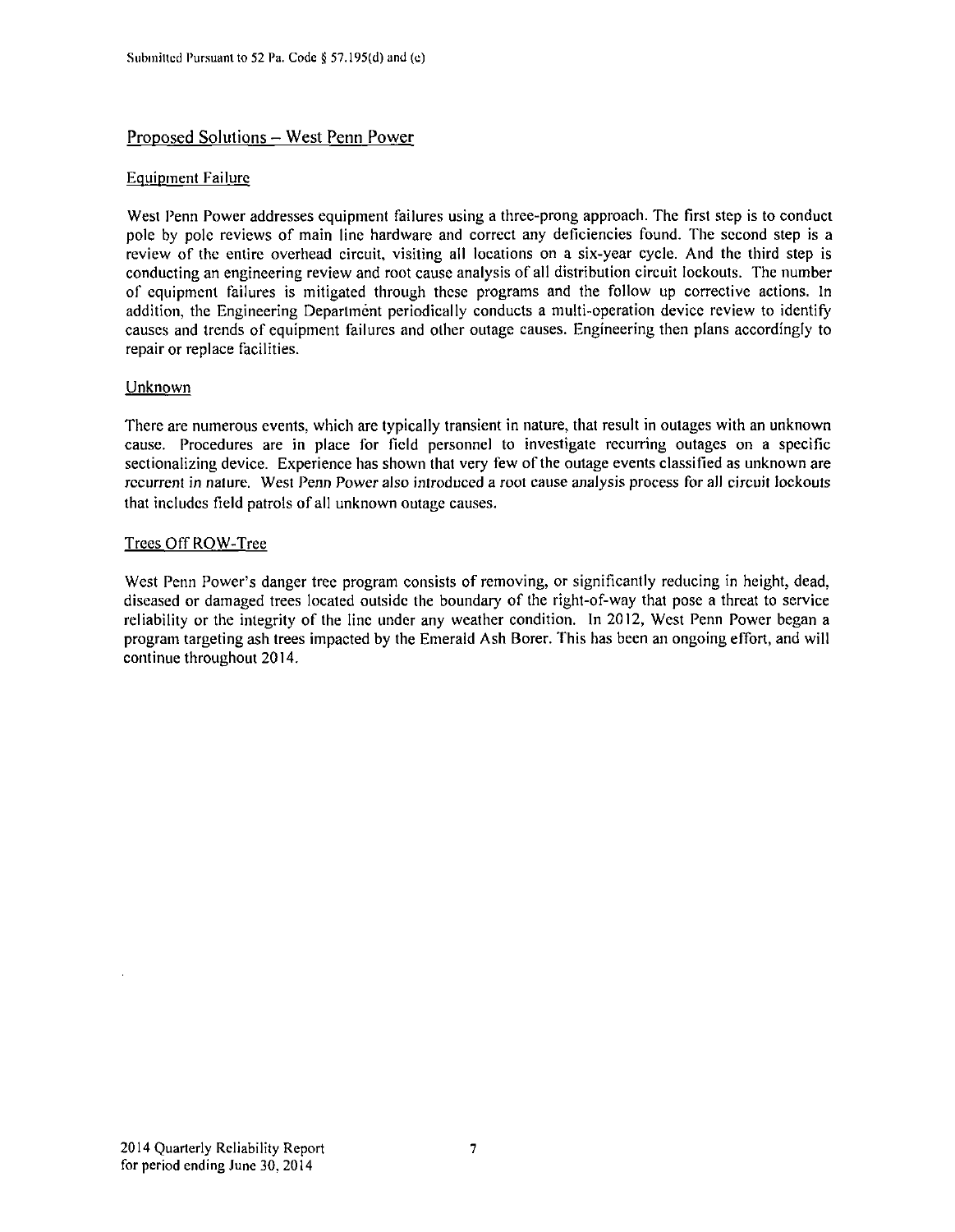*Section 57.195{e)(6): Quarterly and year-to-date information on progress toward meeting transmission and distribution inspection and maintenance goals/objectives (for first, second and third quarter reports only).* 

|  | T&D Inspection and Maintenance Programs |  |
|--|-----------------------------------------|--|
|--|-----------------------------------------|--|

|                     |                                           |                | West Penn Power                                      |            |
|---------------------|-------------------------------------------|----------------|------------------------------------------------------|------------|
|                     | <b>Inspection and Maintenance</b><br>2014 | Planned        |                                                      | Completed  |
|                     |                                           | Annual         | 2Q                                                   | <b>YTD</b> |
|                     | <b>Transmission (Miles)</b>               | 166.62         | 57.97                                                | 78.04      |
| Forestry            | Distribution (Miles)                      | 4,506          | 1,137                                                | 2,041      |
| Transmission        | <b>Aerial Patrols</b>                     | $\overline{2}$ | 1                                                    | 1          |
|                     | Groundline                                | 0              | 0                                                    | 0          |
|                     | General Inspections                       | 5,880          | 1,470                                                | 2.940      |
| Substation          | Transformers                              | 608            | 259                                                  | 408        |
|                     | <b>Breakers</b>                           | 501            | 192                                                  | 225        |
|                     | Relay Schemes                             | 160            | 30                                                   | 58         |
|                     | Capacitors                                | 1,310          | 0                                                    | 1.311      |
| <b>Distribution</b> | Poles                                     | 54 900         | 15,293                                               | 28,106     |
|                     | Reclosers                                 | 3,789          | 1.095                                                | 3.789      |
|                     | Radio-Controlled Switches                 |                | West Penn Power has no radio-controlled<br>switches. |            |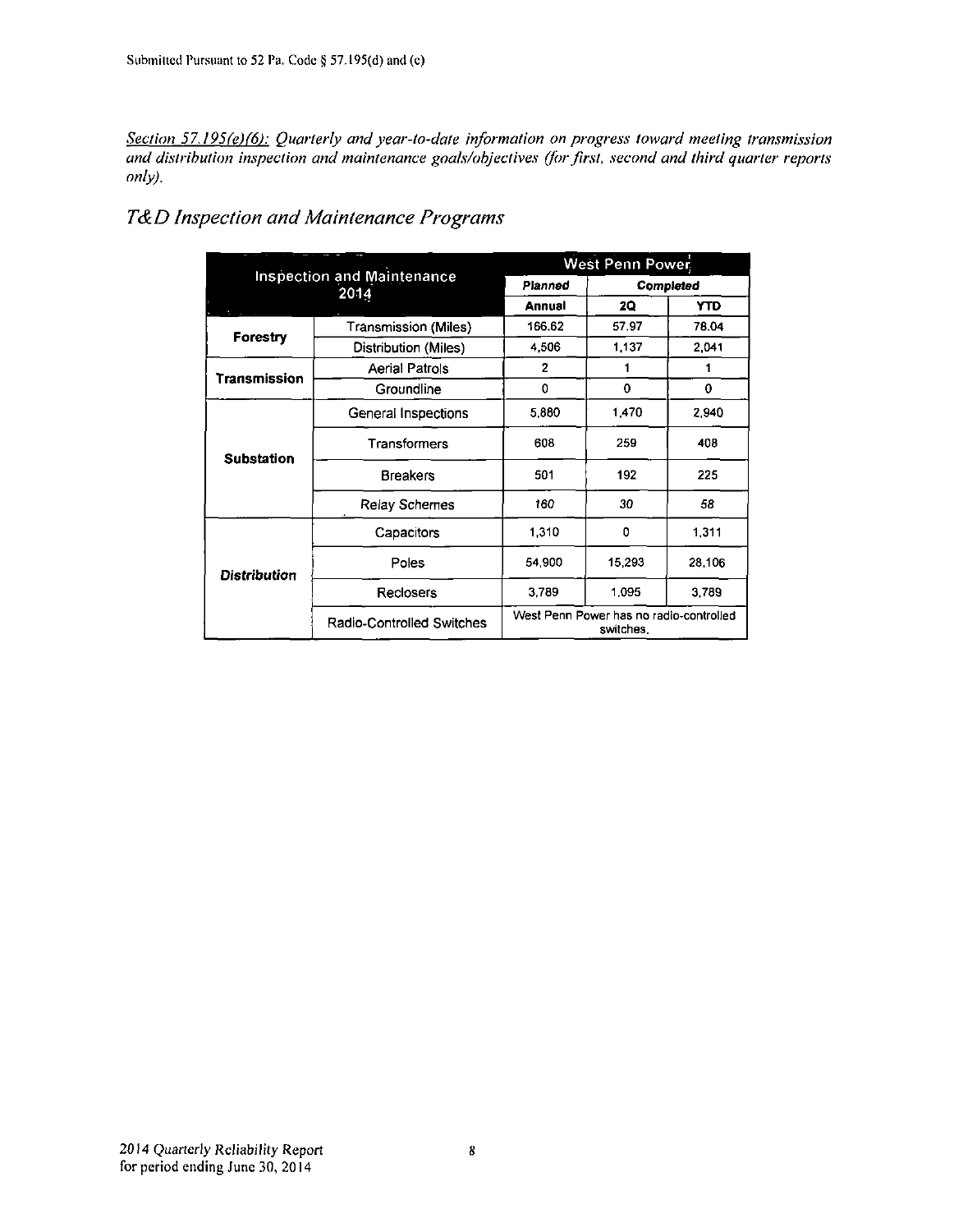*Section 57.195(e)(7): Quarterly and year-to-date information on budgeted versus actual transmission and distribution operations and maintenance expenditures in tolal and detailed by the EDC's own functional account code or FERC account code as available. (For first, second, and third quarter reports only).* 

|                                                                            |                       | West Penn Power                 |            |                                                                         |            |  |  |  |  |
|----------------------------------------------------------------------------|-----------------------|---------------------------------|------------|-------------------------------------------------------------------------|------------|--|--|--|--|
|                                                                            |                       | T&D O&M - 2QIYTD June 2014 (\$) |            |                                                                         |            |  |  |  |  |
| Category                                                                   |                       |                                 |            | Q2 Actuals   Q2 Budget   Q2 YTD Actuals   Q2 YTD Budget   Annual Budget |            |  |  |  |  |
| <b>Transmission</b>                                                        |                       |                                 |            |                                                                         |            |  |  |  |  |
| 560 Operation Supervision and Engineering                                  | 50                    | $\mathbf{0}$                    | 53         | O.                                                                      |            |  |  |  |  |
| 561 Load Dispatching                                                       | 185,066               | 511,425                         | 424,623    | 1,061,095                                                               | 2,133,581  |  |  |  |  |
| 562 Station Expenses                                                       | 19,533                | 446,371                         | 38,434     | 947,679                                                                 | 1913,851   |  |  |  |  |
| 563 Overhead Lines Expenses                                                | $\overline{322}$      | 0                               | 648        | 01                                                                      |            |  |  |  |  |
| 565 Transmission of Electricity by Others                                  | 7,644,558             | 6,707,774                       | 15,449,308 | 13,565,417                                                              | 27,481,224 |  |  |  |  |
| 566 Miscellaneous Transmission Expenses                                    | 57,910                | 62,623                          | 111,889    | 134,275                                                                 | 271,032    |  |  |  |  |
| 567 Rents                                                                  | 50,220                | 0                               | 62,831     | 0                                                                       |            |  |  |  |  |
| Maintenance Supervision and<br>568<br>Engineering                          | 75,657                | 82,692                          | 178,683    | 205.022                                                                 | 417,316    |  |  |  |  |
| 569 Maintenance of Structures                                              | 9,869                 | 53,521                          | 18,809     | 114,777                                                                 | 227,646    |  |  |  |  |
| 570 Maintenance of Station Equipment                                       | 661,175               | 60,487                          | 1,271,730  | 150,699                                                                 | 340,036    |  |  |  |  |
| 571 Maintenance of Overhead Lines                                          | 1,100,922             | 504,141                         | 2,409,620  | 818,183                                                                 | 1,946,687  |  |  |  |  |
| 572 Maintenance of Underground Lines                                       | 615                   | 0                               | 890        | а                                                                       |            |  |  |  |  |
| Market Administration, Monitoring and<br>575<br><b>Compliance Services</b> | 84                    | 5,824                           | 207        | 11,584                                                                  | 23,360     |  |  |  |  |
| <b>Transmission Total</b>                                                  | 9,805,981             | 8,434,858                       | 19,967,723 | 17.008,731                                                              | 34,754,735 |  |  |  |  |
| <b>Distribution</b>                                                        |                       |                                 |            |                                                                         |            |  |  |  |  |
| 580 Operation Supervision and Engineering                                  | 74,417                | 8,501                           | (62, 908)  | 35,986                                                                  | 453,940    |  |  |  |  |
| 581 Load Dispatching                                                       | 314,740               | 241,007                         | 659,450    | 530,651                                                                 | 1,074,225  |  |  |  |  |
| 582 Station Expenses                                                       | 146,520               | 282,723                         | 304,650    | 599,467                                                                 | 1,210,387  |  |  |  |  |
| 583 Overhead Line Expenses                                                 | 610,008               | 451,471                         | 964,556    | 970,541                                                                 | 1,364,428  |  |  |  |  |
| 584 Underground Line Expenses                                              | 342,269               | 243,563                         | 532,179    | 487,238                                                                 | 974,363    |  |  |  |  |
| 586 Meter Expenses                                                         | 157,935               | 178,705                         | 354,522    | 373,540                                                                 | 754,590    |  |  |  |  |
| 588 Miscellaneous Distribution Expenses                                    | 1,889,872             | 2,289,402                       | 3.742,573  | 3,995,558                                                               | 8,521,377  |  |  |  |  |
| Maintenance Supervision and<br>590<br>Engineering                          | 38,712                | 60.694                          | 106,492    | 161,233                                                                 | 379,123    |  |  |  |  |
| 592 Maintenance of Station Equipment                                       | 926,319               | 744,515                         | 2,061,636  | 1,707,335                                                               | 3,665,101  |  |  |  |  |
| 593 Maintenance of Overhead Lines                                          | 3,694,112             | 3,763,512                       | 8,502,311  | 7.372,530                                                               | 15,032,288 |  |  |  |  |
| 594 Maintenance of Underground Lines                                       | 401,345               | 210,945                         | 693,362    | 426,835                                                                 | 668,242    |  |  |  |  |
| Maintenance of Street Lighting and<br>596<br>Signal Systems                | 229,353               | 190,981                         | 653,241    | 406.724                                                                 | 821,803    |  |  |  |  |
| 597 Maintenance of Meters                                                  | 323,259               | 359,688                         | 625,575    | 766,662                                                                 | 1,552,690  |  |  |  |  |
| Maintenance of Miscellaneous<br>598<br><b>Distribution Plant</b>           | 57,661                | 299,088                         | 107,455    | 641,341                                                                 | 1,272,025  |  |  |  |  |
| <b>Distribution Total</b>                                                  | 9,206,524             | 9,324,794                       | 19,245,093 | 18,475,640                                                              | 37,744,583 |  |  |  |  |
| WestIRennIPowerIGrandIT.otal                                               | 1910121505 17,7591652 |                                 | 39,212,817 | 35,484,372                                                              | 727499,317 |  |  |  |  |

#### *Budgeted vs. Actual T&D Operation & Maintenance Expenditures<sup>4</sup>*

<sup>&</sup>lt;sup>4</sup> Budgets are subject to change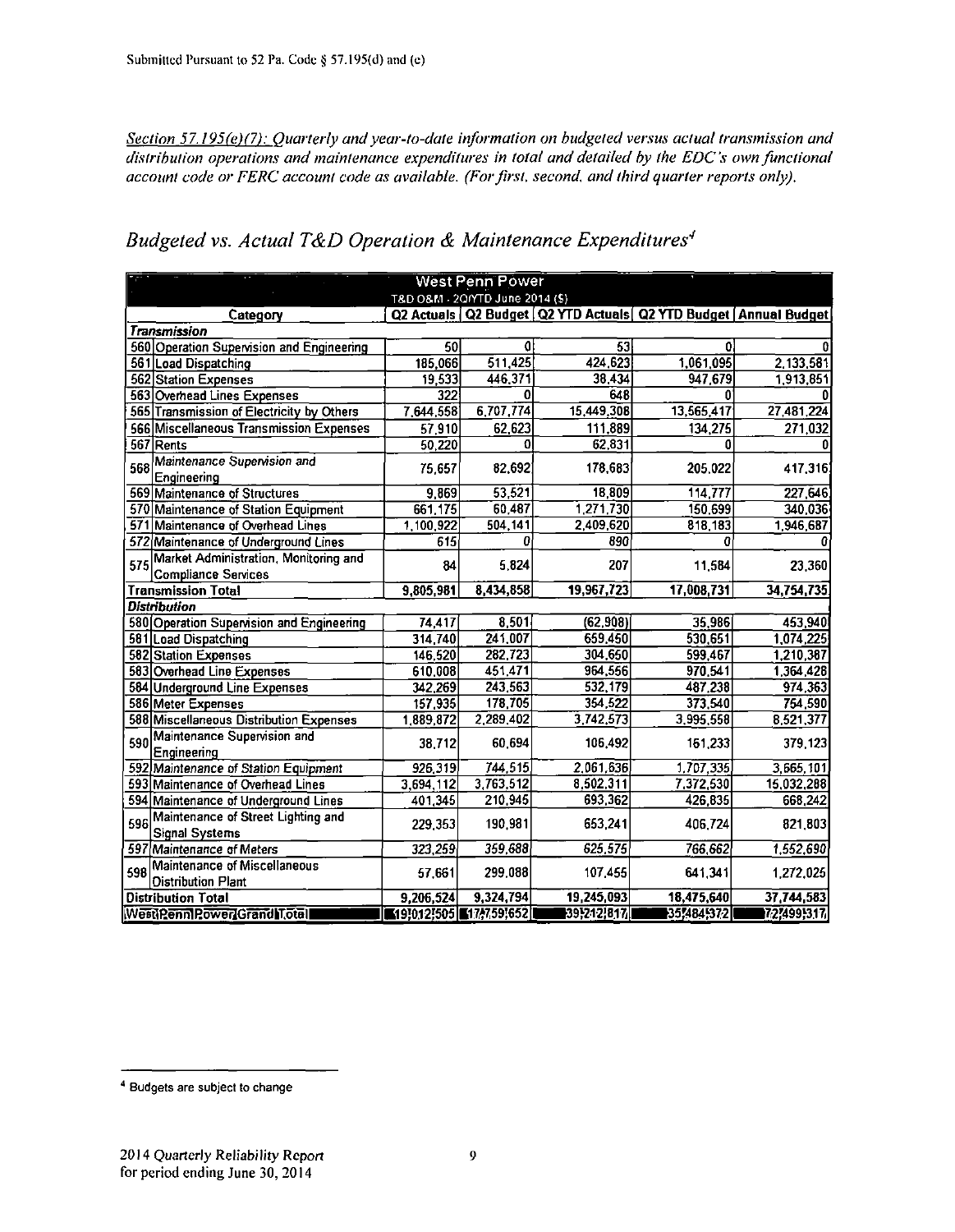*Section 57.195(e)(8): Quarterly and year-to-date information on budgeted versus actual transmission and distribution capital expenditures in total and detailed hy the EDC's own functional account code or FERC account code as available. (For first, second and third quarter reports only).* 

|                                       | <b>West Penn Power</b> |            |                |                      |                      |  |  |  |  |  |  |
|---------------------------------------|------------------------|------------|----------------|----------------------|----------------------|--|--|--|--|--|--|
| T&D Capital - 2Q / YTD June 2014 (\$) |                        |            |                |                      |                      |  |  |  |  |  |  |
| Category                              | Q2 Actuals             | Q2 Budget  | Q2 YTD Actuals | Q2 YTD Budget        | <b>Annual Budget</b> |  |  |  |  |  |  |
| Capacity                              | 3.179.798              | 7.991.869  | 5,853,124      | 9.813.111            | 15,490,510           |  |  |  |  |  |  |
| Condition                             | 942,429                | 2,746,085  | 2,498,758      | 4,438,810            | 8,056,231            |  |  |  |  |  |  |
| <b>Facilities</b>                     | 512,788                | 419,610    | 704,067        | 500,378              | 1.114.559            |  |  |  |  |  |  |
| Forced                                | 5,362,746              | 6.123.002  | 11,044,181     | 13,163,051           | 25,700,580           |  |  |  |  |  |  |
| Meter Related                         | 511.354                | 569.436    | 1,055,338      | 1,226,294            | 2.454,625            |  |  |  |  |  |  |
| <b>New Business</b>                   | 3,877,592              | 5,283,825  | 8,073,437      | 11,112,501           | 22,788,586           |  |  |  |  |  |  |
| Other                                 | 5.277,909              | 4.558.525  | 7,974,614      | 7,529,841            | 21,130,494           |  |  |  |  |  |  |
| Reliability                           | 2,745,993              | 1,108,795  | 4,281,246      | 1,769,588            | 3,998,820            |  |  |  |  |  |  |
| <b>Street Light</b>                   | 209,896                | 154 517    | 498,532        | 332,475              | 665,577              |  |  |  |  |  |  |
| <b>Tools and Equipment</b>            | 675,599                | 263.075    | 1,482,185      | 511,065              | 1,613,460            |  |  |  |  |  |  |
| Vegetation Management                 | 8,387,738              | 8,044,993  | 16,447,096     | 16,147,012           | 31,730,252           |  |  |  |  |  |  |
| Westleenn Power Total                 | 31,683,8431            | 37,263,732 | [59]912]579]   | (66,544,124 <b>)</b> | 134743,6951          |  |  |  |  |  |  |

*Budgeted vs. Actual T&D Capital Expenditures<sup>1</sup>*

General Note;

Capital reported on Generally Accepted Accounting Principles (GAAP) basis.

<sup>&</sup>lt;sup>5</sup> Budgets are subject to change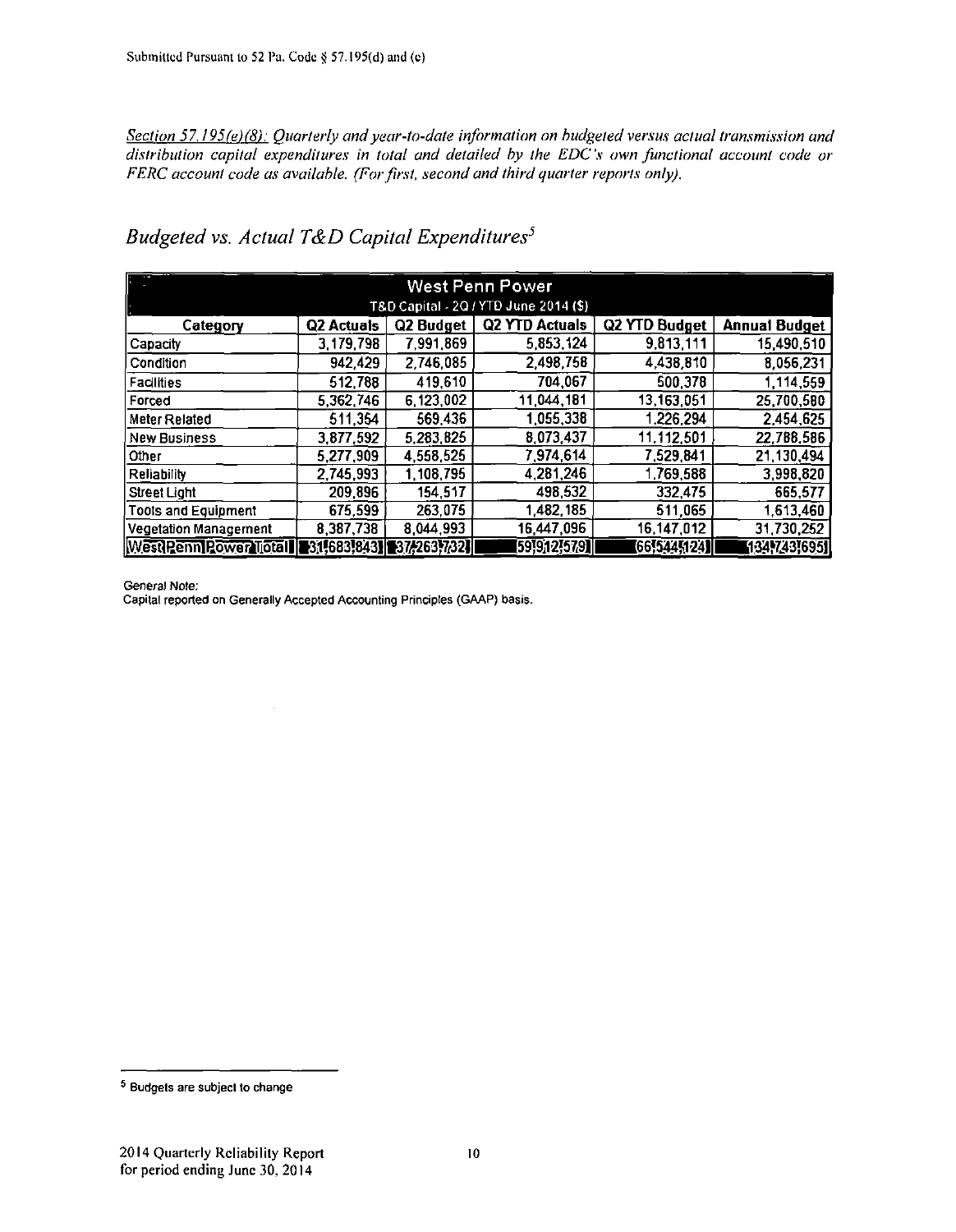*Section 57.195(e)(9): Dedicated staffing levels for transmission and distribution operation and maintenance at the end of the quarter, in total and by specific category (for example, linemen, technician, and electrician).* 

#### *Staffing Levels*

|                   |                |       | $\sim$ |                             |    |    |
|-------------------|----------------|-------|--------|-----------------------------|----|----|
| <b>Department</b> | <b>Staff</b>   |       | 1Q     | 2Q                          | 3Q | 4Q |
|                   | Leader / Chief |       | 75     | 73                          |    |    |
| Line              | Lineman        |       | 151    | 146                         |    |    |
|                   | Leader         |       | 13     | 13                          |    |    |
| <b>Substation</b> | Electrician    |       | 44     | 45                          |    |    |
|                   |                | िद्धा | ත      | $\overline{2} \overline{w}$ |    |    |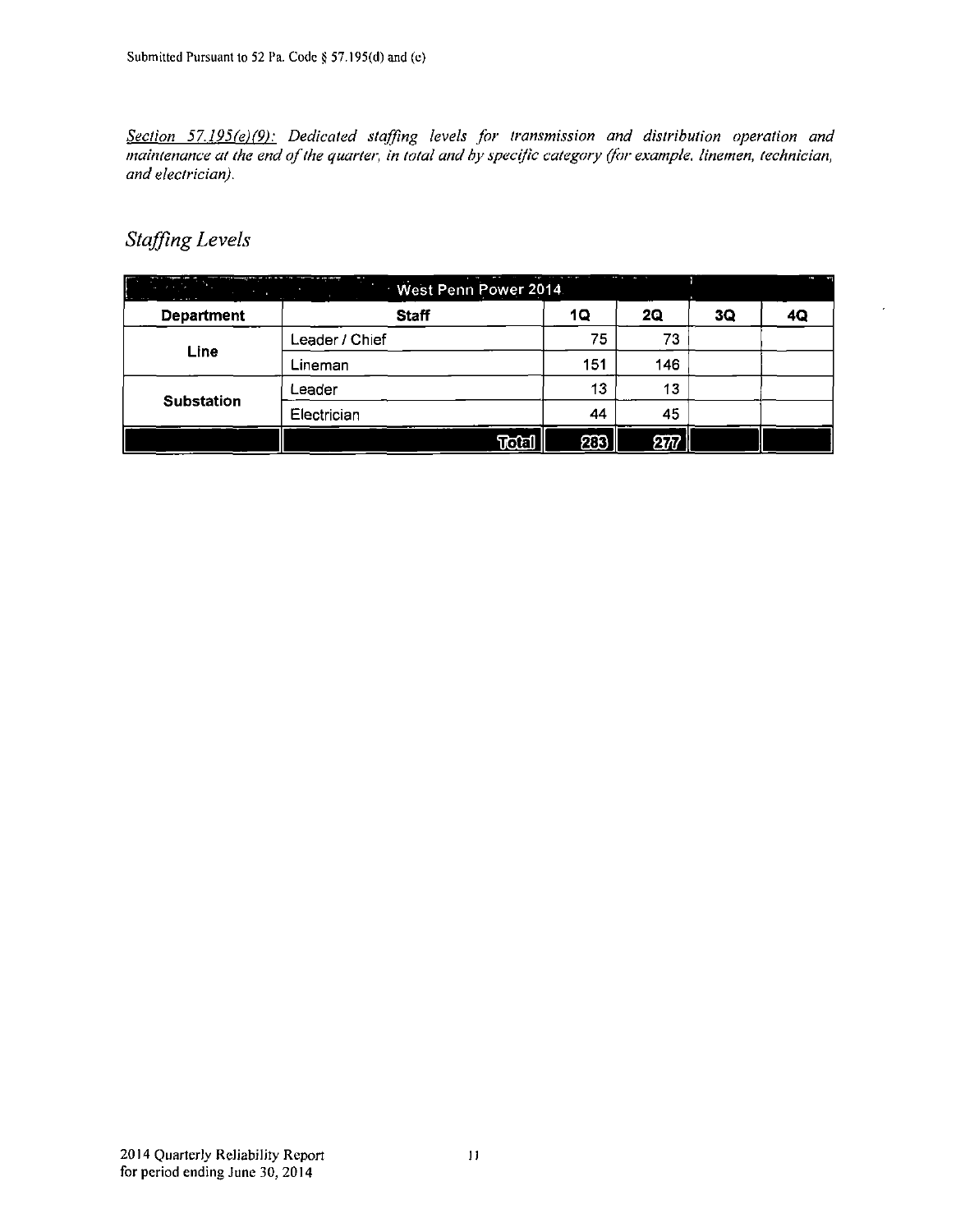*Section 57.195(e)(I0): Quarterly and year-to-date information on contractor hours and dollars for transmission and distribution operation and maintenance.* 

#### *Contractor Expenditures*

Contractor expenses are billed on a lump sum basis and as such, hourly information is not available.

| $\cdots$<br>__<br>ļ<br>l,<br>Contractor Expenditures 2014 (\$) |           |           |    |    |           |  |  |  |  |  |
|----------------------------------------------------------------|-----------|-----------|----|----|-----------|--|--|--|--|--|
|                                                                | 1Q        | 20        | 3Q | 4Q | Total     |  |  |  |  |  |
| <b>West Penn</b><br><b>Power</b>                               | 3.692,585 | 3.537,906 |    |    | 7,230,491 |  |  |  |  |  |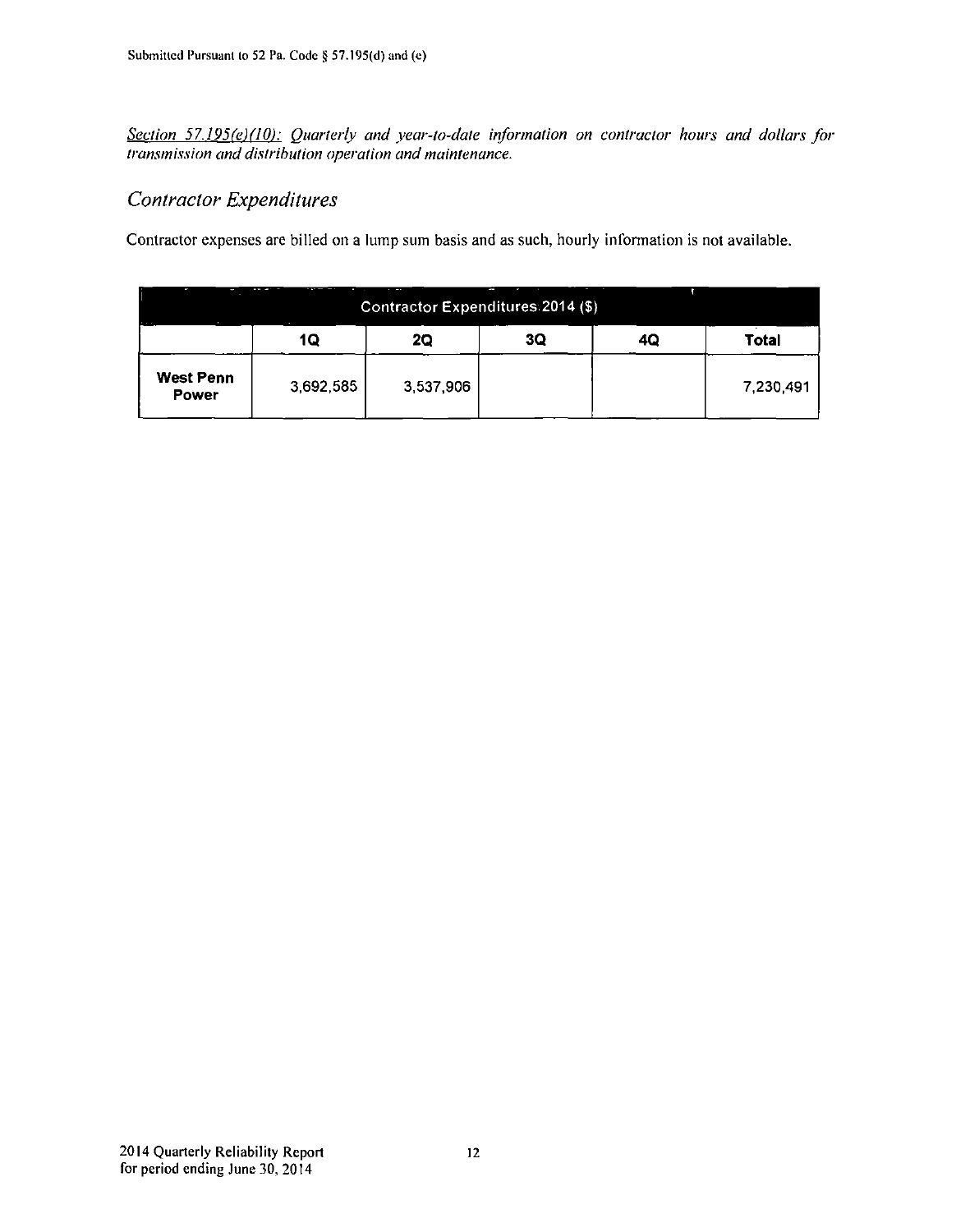**Section 57.195(e)(11):** Monthly call-out acceptance rate for transmission and distribution maintenance *workers presented in terms of both the percentage of accepted calls-out and the amount of time it takes the EDC to obtain the necessary personnel. A brief description of the EDC's call-out procedure should be included when appropriate.* 

#### *Call-out Acceptance Rate*

Call-out percentage is defined as the number of positive responses to total calls.

|              | Call-out Acceptance Rate - 2014 |  |  |  |  |  |  |  |  |
|--------------|---------------------------------|--|--|--|--|--|--|--|--|
|              | <b>West Penn Power</b>          |  |  |  |  |  |  |  |  |
| January      | 24%                             |  |  |  |  |  |  |  |  |
| February     | 27%                             |  |  |  |  |  |  |  |  |
| March        | 23%                             |  |  |  |  |  |  |  |  |
| <b>April</b> | 23%                             |  |  |  |  |  |  |  |  |
| May          | 22%                             |  |  |  |  |  |  |  |  |
| June         | 23%                             |  |  |  |  |  |  |  |  |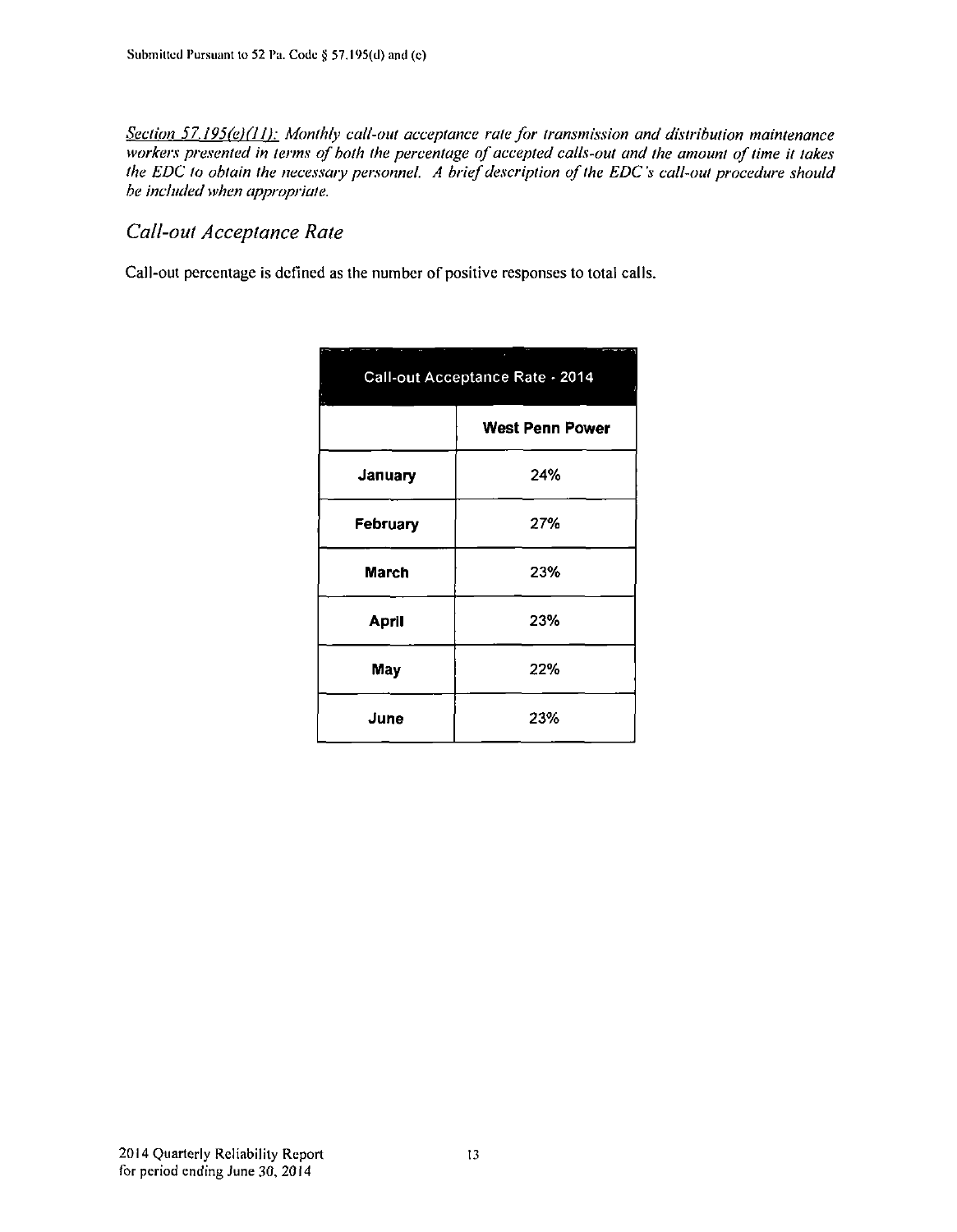#### *Cail-oul Response*

Larger utilities report the amount of time it takes to obtain the necessary personnel during call-outs. West Penn Power has worked with other utilities to ensure consistency in calculating and reporting this data.

|              | - 7.<br>$\mathcal{L}$      |                             | West Penn Power                  |                                                                             |                                                                                                  |
|--------------|----------------------------|-----------------------------|----------------------------------|-----------------------------------------------------------------------------|--------------------------------------------------------------------------------------------------|
| 2014         | <b>Total Call-</b><br>Outs | <b>Workers</b><br>Accepting | <b>Elapsed Time</b><br>(Minutes) | Average<br>Response<br><b>Time per Crew</b><br><b>Call-Out</b><br>(Minutes) | Average<br><b>Response</b><br><b>Rate Per</b><br><b>Workers</b><br><b>Accepting</b><br>(Minutes) |
| <b>April</b> | 817                        | 584                         | 3,109                            | 3.81                                                                        | 5.32                                                                                             |
| May          | 1,127                      | 734                         | 4,477                            | 3.97                                                                        | 6.10                                                                                             |
| June         | 1,392                      | 918                         | 6,055                            | 4.35                                                                        | 6.60                                                                                             |
| 29 Total     | 8,883                      | 2203                        | 18691                            | 409                                                                         | <b>GO</b>                                                                                        |

Total Call-outs = Total number of incidents

Workers Accepting = Total number ol'employces accepting work offered

 $E$ lapsed Time = Time of day called minus time of day accepted (expressed in minutes)

Average Response Time Per Crew Call-Out = Klapsed Time divided by Total Call-Outs

Average Response Rate Per Workers Aeccpting = Klapsed Time divided by Workers Accepting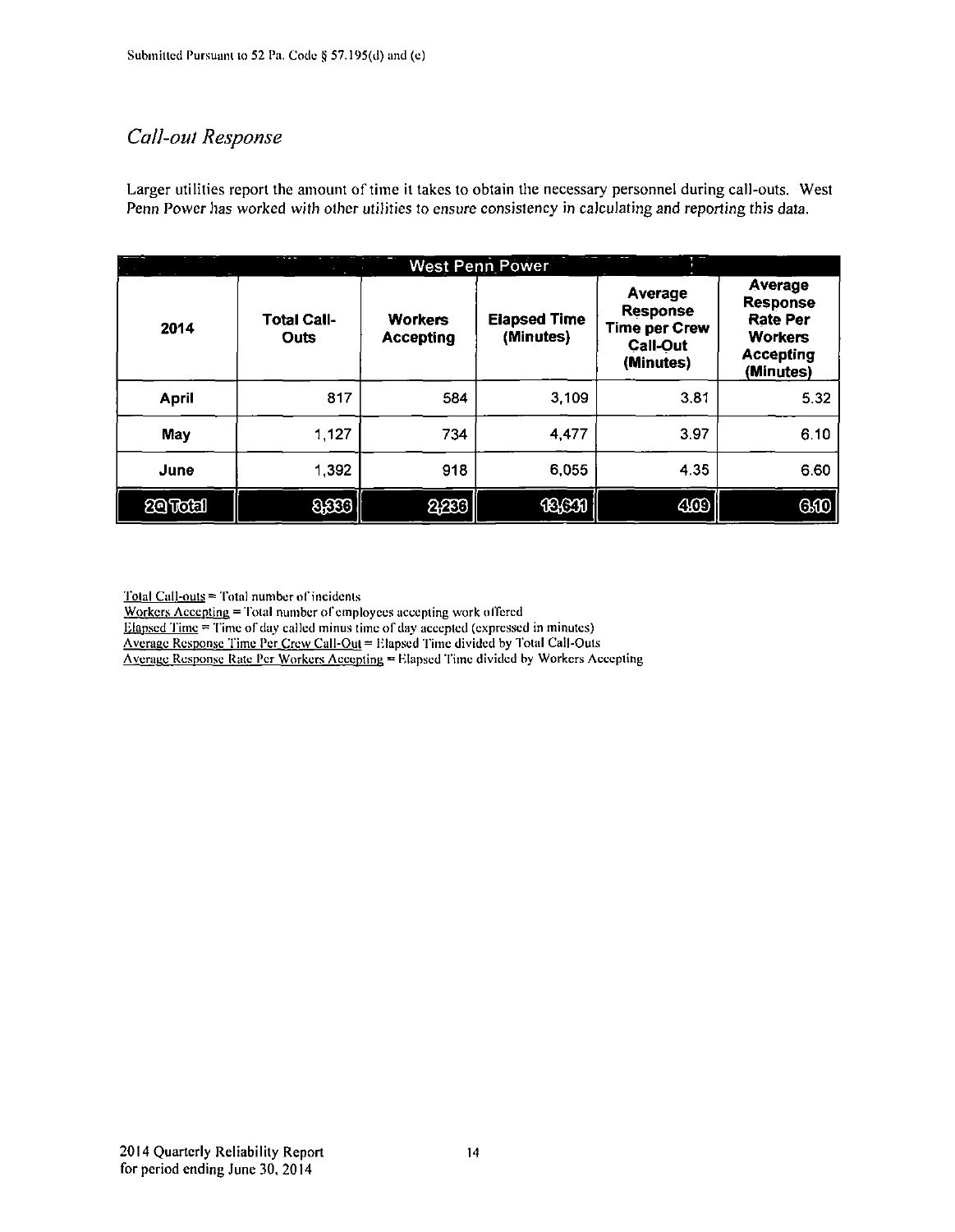# **ATTACHMENT A**

# **Worst Performing Circuits - Reliability Indices**

# **RECEIVED**

AUG 0 4 2014

w COMMISSION PUBLIC UTILITY CUPPEAU  $\mathbb{R}^2$ 

 $\ddot{\phantom{a}}$ 

 $\ddot{\phantom{a}}$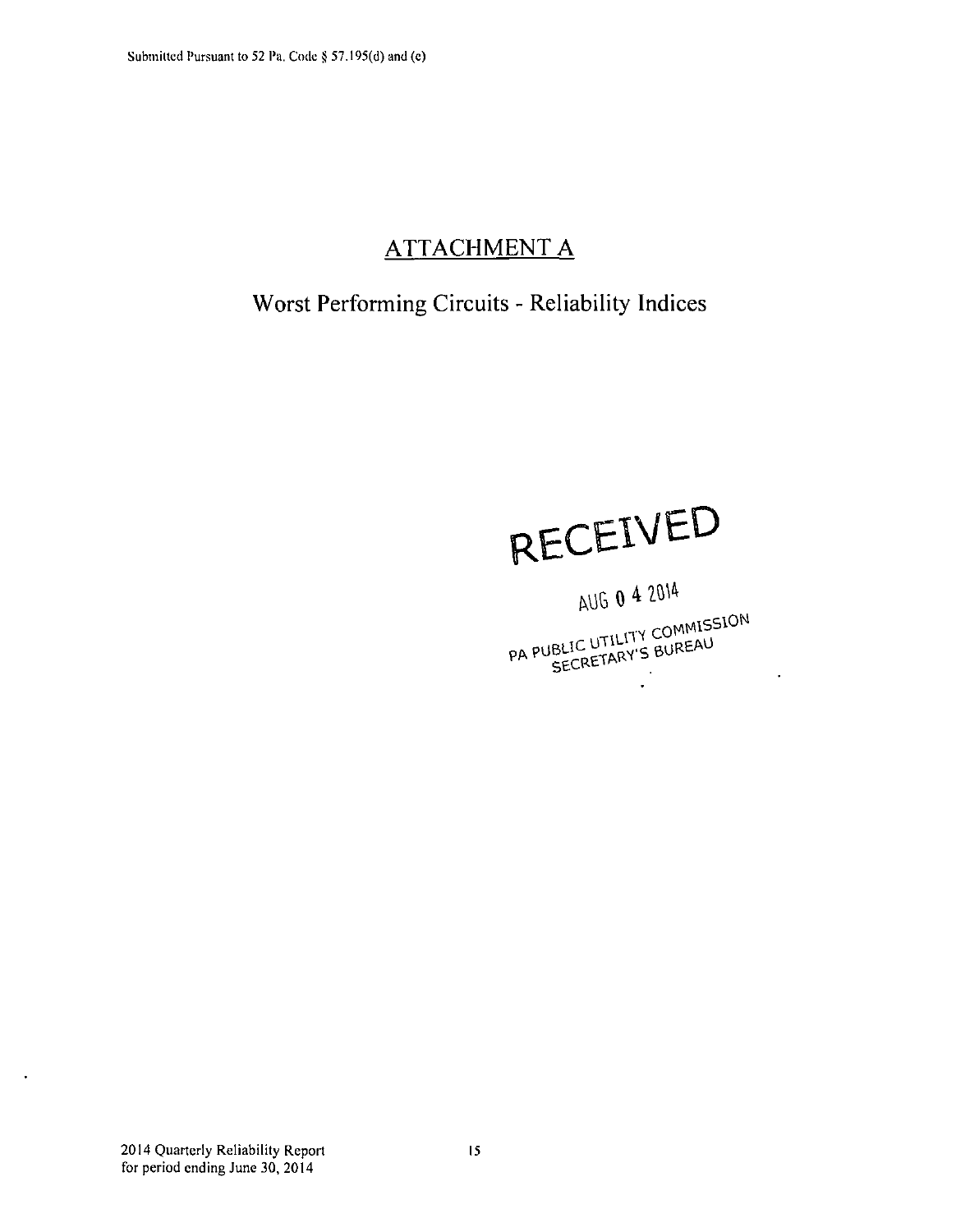| <b>West Penn Power</b> |                      |                         |                      |                      |         |              |                            | $\mathcal{L}_{\mathcal{L}}$ |              |              |              |              |
|------------------------|----------------------|-------------------------|----------------------|----------------------|---------|--------------|----------------------------|-----------------------------|--------------|--------------|--------------|--------------|
| Circuit Rank           | <b>Substation</b>    | Circuit Desc            | District             | Average<br>Customers | Ortages | Lockouts     | Customer<br><b>Minyres</b> | Customers<br>Affected       | SAIDI Impact | <b>SAIDI</b> | <b>SAIFI</b> | <b>CAIDI</b> |
| 1                      | Houston              | Mcgovern                | Washington           | 1,732                | 44      | $\mathbf{2}$ | 1,932,018                  | 6.357                       | 2.77         | 1.144        | 3.67         | 311.79       |
| $\overline{2}$         | Vanceville           | Vanceville              | Charteroi            | 1,379                | 55      | 0            | 1,695,643                  | 4.738                       | 2.37         | 1.230        | 3.44         | 357.88       |
| 3                      | Franklin             | South Waynesburg        | Jefferson            | 2,133                | 37      | 1            | 1,445,502                  | 4629                        | 2.02         | 678          | 2.17         | 312.27       |
| 4                      | Atherton             | <b>East Residential</b> | State College        | 2,027                | 20      | 1            | 1,316,119                  | 4.289                       | 1.84         | 649          | 2.12         | 306.86       |
| 5                      | White Valley         | Borlands Rd             | Jeannette            | 1.372                | 14      | 2            | 1,272,407                  | 3.818                       | 1.78         | 927          | 2.78         | 333.27       |
| 6                      | Bentleyville         | Elsworth                | Charleroi            | 1,923                | 33      | o            | 1,212,004                  | 1815                        | 1.70         | 630          | 0.94         | 667.77       |
| $\overline{7}$         | <b>Avella</b>        | W. Middletown           | Washington           | 1.146                | 55      | o            | 1,160,334                  | 2,311                       | 1.62         | 1,013        | 2.02         | 502.09       |
| 8                      | Kittanning           | Cadocan                 | Kittanning           | 1.072                | 28      | 0            | 1,046,484                  | 3,472                       | 1.46         | 976          | 3.24         | 301.41       |
| 9                      | North Fayette        | Tyre                    | Mcdonald             | 1,434                | 38      | 3            | 962,471                    | 6,052                       | 1.35         | 671          | 4.22         | 159.03       |
| 10                     | <b>Ethel Springs</b> | Pandora                 | Latrobe              | 1,430                | 30      | 2            | 906,899                    | 5.291                       | 1.27         | 634          | 3.70         | 171.40       |
| 11                     | <b>Crossgates</b>    | Peters Twp              | Boyce                | 1,118                | 26      | 2            | 874,372                    | 3,407                       | 1.22         | 782          | 3.05         | 256.64       |
| 12                     | Harwick              | Harmar                  | Arnold               | 905                  | 15      | $\mathbf 1$  | 835,301                    | 2.197                       | 1.17         | 923          | 2.43         | 380.20       |
| 13                     | Mcconnellsburg       | Harrisonville           | Mcconnellsburg       | 1.395                | 28      | 0            | 817,465                    | 3.261                       | 1.14         | 586          | 2.34         | 250.68       |
| 14                     | Milheim              | Woodward                | <b>State College</b> | 1,135                | 37      | 0            | 766,718                    | 1.565                       | 1.07         | 676          | 1.38         | 489.92       |
| 15                     | Franklin             | West Waynesburg         | Jefferson            | 2,165                | 32      | 2            | 728,427                    | 5.438                       | 1.02         | 336          | 2.51         | 133.95       |
| 16                     | Cecil                | Bishop                  | Boyce                | 1,461                | 38      | 2            | 717,415                    | 5,531                       | 1.00         | 491          | 3.79         | 129.71       |
| 17                     | Peters               | Venetia                 | <b>Boyce</b>         | 1,949                | 17      | $\mathbf{z}$ | 712,467                    | 4.244                       | 1.00         | 366          | 2.18         | 167.88       |
| 18                     | Carmichaels          | Carmichaels             | Jefferson            | 1.653                | 21      | $\mathbf{z}$ | 676,869                    | 3,592                       | 0.95         | 409          | 2.17         | 188.44       |
| 19                     | Atherton             | South Hills             | <b>State College</b> | 1,019                | 33      | 6            | 668,619                    | 7 0 61                      | 0.94         | 656          | 6.93         | 94.69        |
| 20                     | Herman               | Herman                  | Butler               | 766                  | 29      | 0            | 633,115                    | 3.252                       | 0.89         | 827          | 4.25         | 194.68       |
| 21                     | South Union          | Fairchance              | <b>Uniontown</b>     | 2,150                | 30      | 1            | 626,601                    | 4.836                       | 0.88         | 291          | 2.25         | 129.57       |
| 22                     | Westraver            | Pittsburgh Coai         | Charleroi            | 1,910                | 40      | 0            | 596,920                    | 3.954                       | 0.84         | 313          | 2.07         | 150.97       |
| 23                     | Vestaburg            | Fredericktown           | Jefferson            | 858                  | 14      | 1            | 594,086                    | 1.742                       | 0.83         | 692          | 2.03         | 341.04       |
| 24                     | Loyalhanna           | Center Drive            | Latrobe              | 1,241                | 25      | 1            | 589,350                    | 3.587                       | 0.83         | 475          | 2.89         | 164.30       |
| 25                     | <b>Ethel Springs</b> | New Derry               | Latrobe              | 1,035                | 34      | 2            | 578,379                    | 2,794                       | 0.81         | 559          | 2.70         | 207.01       |
| 26                     | Bentleyville         | Jonestown               | Charleroi            | 927                  | 24      | 0            | 564,866                    | 972                         | 0.79         | 609          | 1.05         | 581.14       |
| 27                     | Murrycrest           | North Hills Road        | Jeannette            | 1,232                | 22      | 1            | 554,421                    | 3,717                       | 0.78         | 450          | 3.02         | 149.16       |
| 28                     | Sligo                | Reidsburg               | Clarion              | 704                  | 17      | 1            | 553,916                    | 1,745                       | 0.78         | 787          | 2.48         | 317.43       |
| 29                     | White Valley         | Congruity               | Jeannette            | 1,759                | 50      | 0            | 550,537                    | 3,614                       | 0.77         | 313          | 2.05         | 152.33       |
| 30                     | Smith                | Ficrence                | <b>Mcdonald</b>      | 813                  | 43      | o            | 544,615                    | 1.737                       | 0.76         | 670          | 2.14         | 313.54       |

General Note: MAIFI values are not available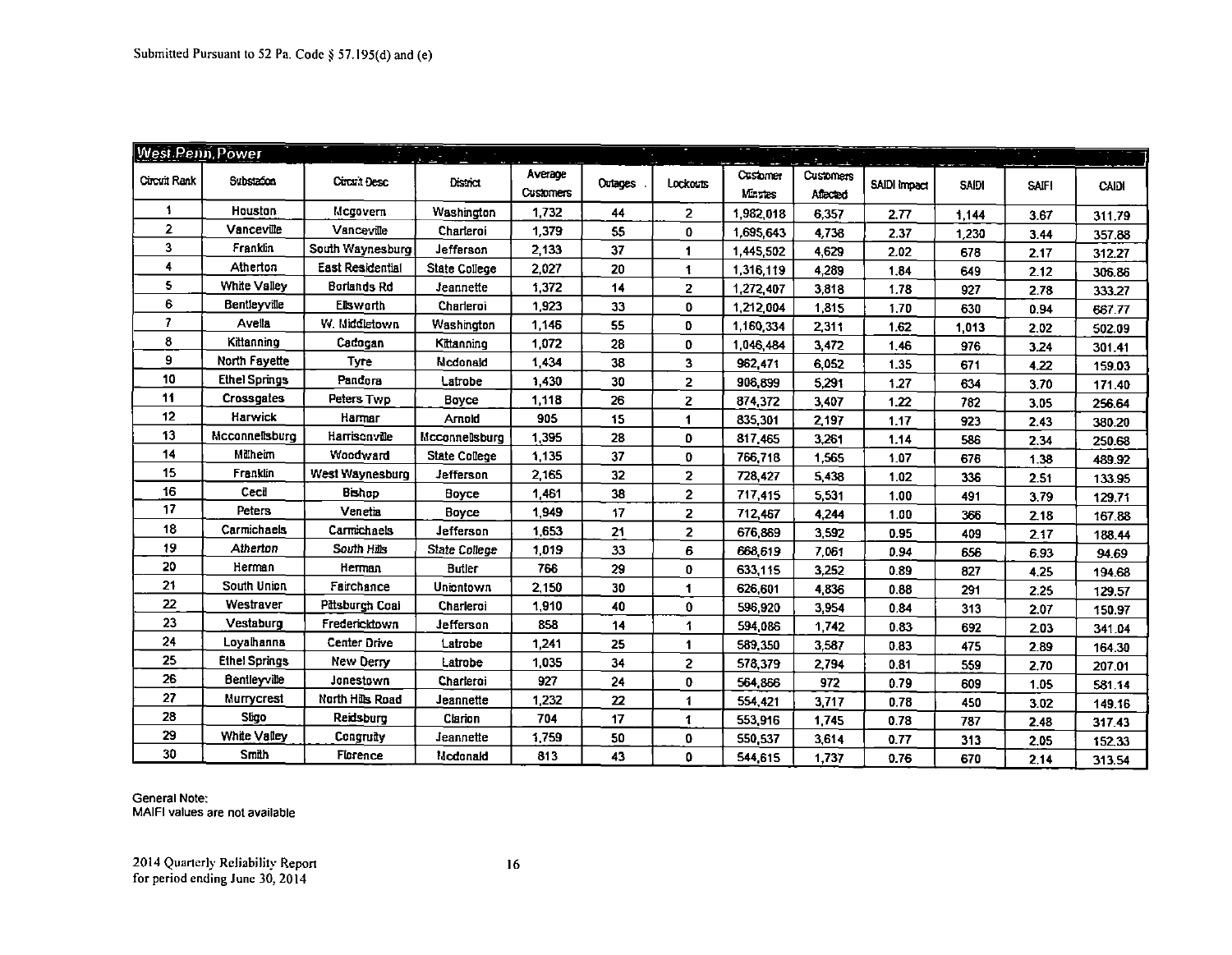|              | West-Penn-Power  |                   | والانتظام والمعارض<br>$\sim$ | $\sim$             | and the control of the con-<br>---<br>$-$ |          |                     |                       |              |              |              | <b>All and Contract Street</b> |
|--------------|------------------|-------------------|------------------------------|--------------------|-------------------------------------------|----------|---------------------|-----------------------|--------------|--------------|--------------|--------------------------------|
| Circuit Rank | Substation.      | Crossi Desc       | Discost                      | Average<br>Commers | Outages                                   | Lockouts | Customer<br>Minutes | Customers<br>Affected | SAIDI Impact | <b>SAIDI</b> | <b>SAIFI</b> | CAIDI                          |
| 31           | Bethlen          | Darlington        | Latrobe                      | .251               | 55                                        |          | 538,401             | 2,910                 | 0.75         | 430          | 2.33         | 185.02                         |
| 32           | Frazier          | Wickhaven         | <b>Pleasant Valley</b>       | 733                | 16                                        |          | 537,943             | 1.80 ا                | 0.75         | 734          | 1.61         | 455.88                         |
| 33           | Clarion          | Strattanville     | Clarion                      | . 353              | 30                                        |          | 536.743             | 3,223                 | 0.75         | 394          | 2.36         | 166.54                         |
| 34           | Gordon           | Franklin          | Washington                   | 1.229              | 16                                        |          | 528.552             | 3.149                 | 0.74         | 430          | 2.56         | 167.85                         |
| 35           | New Bethlehem    | <b>Clarion Rd</b> | Clarion                      | 1.415              | 24                                        |          | 527.371             | 2.851                 | 074          | 373          | 2.01         | 184.98                         |
| 36           | Roundhill        | Roundhill         | Charteroi                    | 881                | 42                                        |          | 506,503             | 3,425                 | 0.71         | 575          | 3.89         | 147.88                         |
| 37           | White Valley     | Export            | Jeannette                    | 2.081              | 31                                        |          | 486.817             | 4.263                 | 0.68         | 234          | 2.05         | 114.20                         |
| 38           | Bethelboro       | Coolspring        | Uniontown                    | 1.492              | 21                                        | 2        | 486.442             | 4 9 3 3               | 0.68         | 326          | 3.31         | 98.61                          |
| 39           | New Bethlehem    | Ctmax             | Claricn                      | 1.128              | 23                                        |          | 479.530             | 2.343                 | 0.67         | 425          | 2.08         | 204.66                         |
| 40           | North Washington | Poke Run          | Amold                        | 1.218              | 35                                        |          | 476,345             | 4.352                 | 0.67         | 391          | 3.57         | 109.45                         |

 $\sim$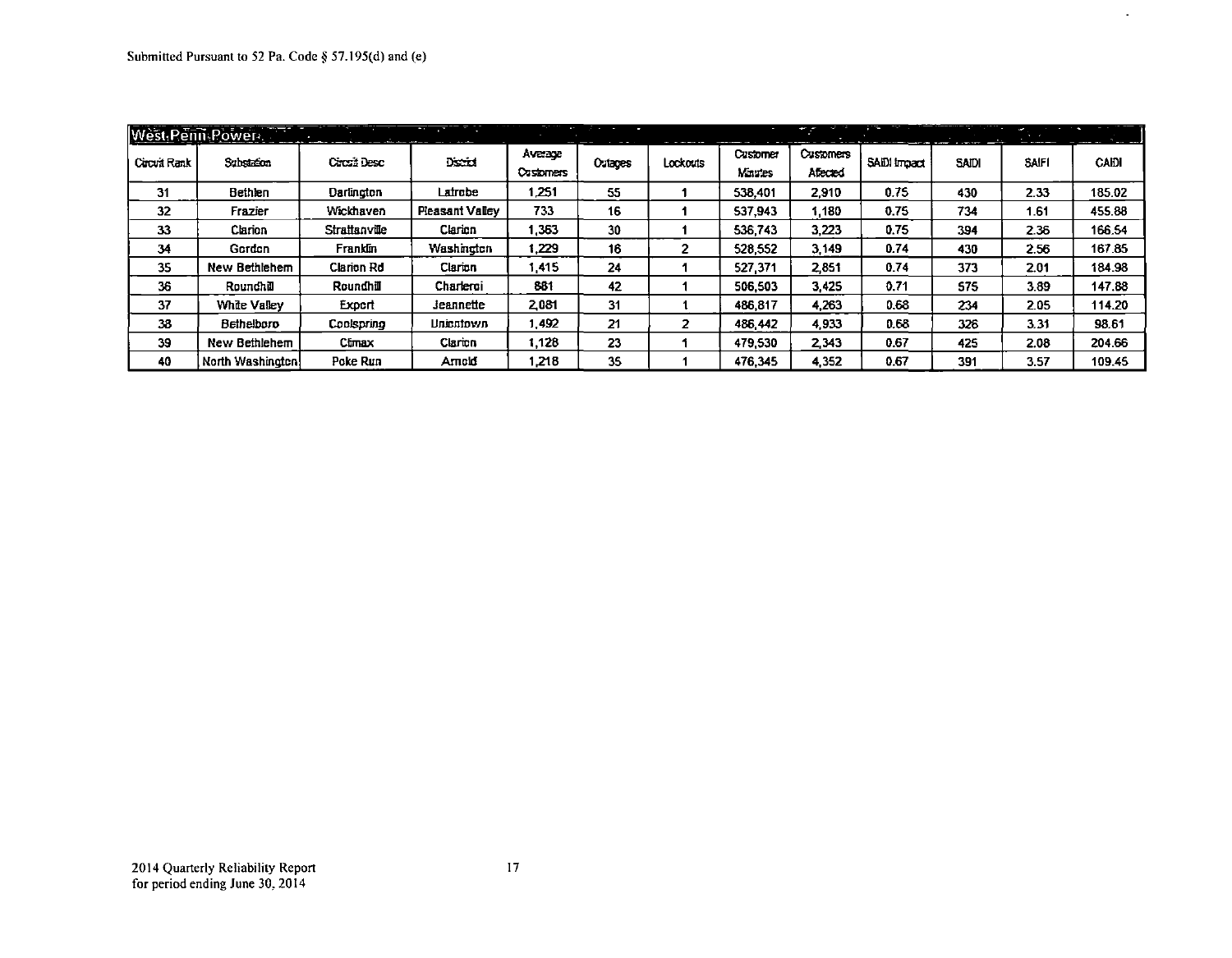$\bar{z}$ 

 $\hat{\mathcal{A}}$ 

## **ATTACHMENT B**

# **Worst Performing Circuits - Remedial Actions**

# RECEIVED

AUG 0 4 ?0!4

PA PUBLIC UTILITY COMMISSION<br>SECRETARY'S BUREAU

 $\overline{\phantom{a}}$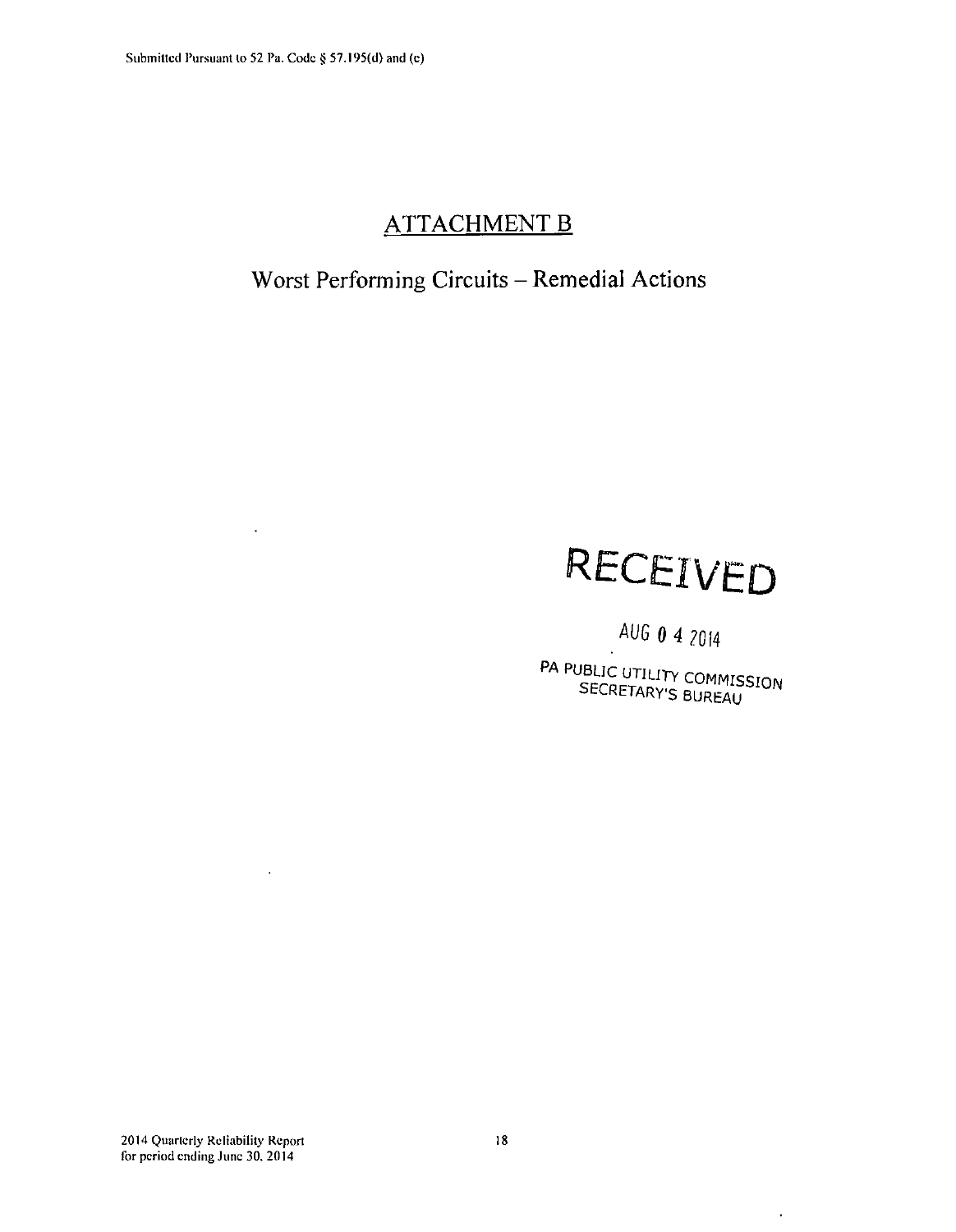|    | <b>West PenniPower</b>  |                  |                                                                                                                                                                         |                                                                                                                |                                        |  |
|----|-------------------------|------------------|-------------------------------------------------------------------------------------------------------------------------------------------------------------------------|----------------------------------------------------------------------------------------------------------------|----------------------------------------|--|
|    | Substation              | Circuit          | Remedial Actions Planned or Taken                                                                                                                                       | <b>Status of Remedial Work</b>                                                                                 | Date Remedial<br><b>Work Completed</b> |  |
|    |                         |                  | Performance was driven by off right-of way trees (73%) and unknown causes (11%). 53% of the outages occurred on one<br>storm day - July 10, 2013.                       |                                                                                                                |                                        |  |
|    | Houston                 | Mcccvern         | Follow up hardware corrections as a result of hardware review                                                                                                           | Complete                                                                                                       | $Jun-13$                               |  |
|    |                         |                  | Cycle tree trimming                                                                                                                                                     | To be completed 2014                                                                                           |                                        |  |
| 2  |                         |                  | Performance was driven by off right-of way trees (25%), line failure (38%), unknown causes (11%) and vehicle (13%).                                                     |                                                                                                                |                                        |  |
|    | Vanceville              | Vanceville       | Cycle tree trimming                                                                                                                                                     | To be completed 2014                                                                                           |                                        |  |
|    |                         | South Waynesburg | Performance was driven by off right-of way trees (49%) and unknown causes (41%). 81% of the outages occurred on two<br>storm days - July 10, 2013 and November 1, 2013. |                                                                                                                |                                        |  |
|    | Franklin<br>3           |                  | No additional actions are planned for 2014                                                                                                                              |                                                                                                                |                                        |  |
|    | <b>East Residential</b> |                  | Performance was driven by on right-of way trees (72%), line failure (16%) and forced outages (11%). 72% of the outages<br>occurred on one storm day - July 10, 2013.    |                                                                                                                |                                        |  |
|    | Atherton                |                  | Cycle tree trimming                                                                                                                                                     | To be completed 2014                                                                                           |                                        |  |
|    |                         |                  | occurred on one storm day - July 10, 2013.                                                                                                                              | Performance was driven by off right-of way trees (68%) and human error - non company (19%). 68% of the outages |                                        |  |
| 5. | While Valley            | Borlands Rd      | Cycle tree trimming                                                                                                                                                     | Complete                                                                                                       | <b>Jun-13</b>                          |  |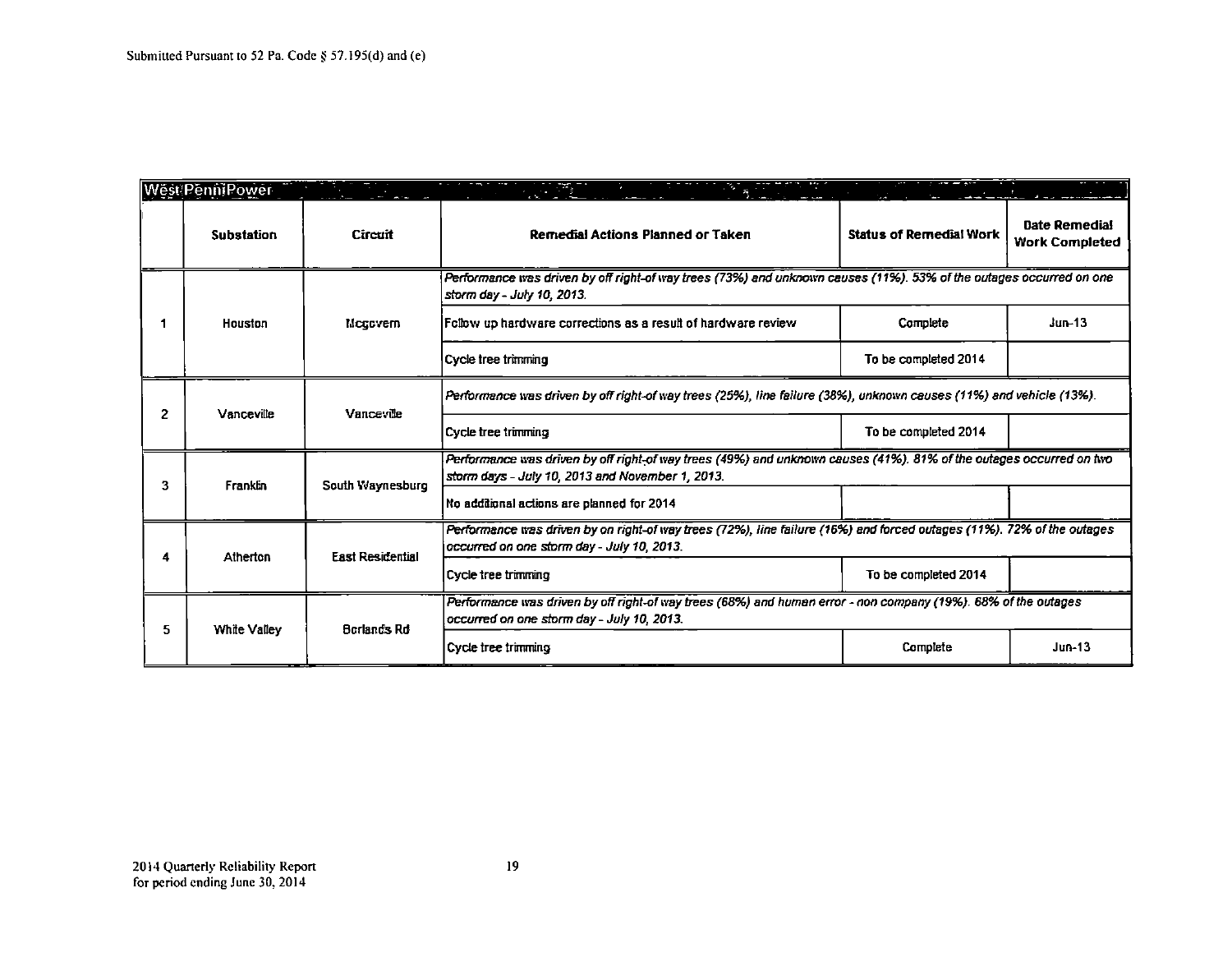|    | <b>West Penn Power</b> |                                 |                                                                                                                                                      |                                                                                                                   |                                        |  |
|----|------------------------|---------------------------------|------------------------------------------------------------------------------------------------------------------------------------------------------|-------------------------------------------------------------------------------------------------------------------|----------------------------------------|--|
|    | <b>Substation</b>      | Circuit                         | Remedial Actions Planned or Taken                                                                                                                    | <b>Status of Remedial Work</b>                                                                                    | Date Remedial<br><b>Work Completed</b> |  |
| 6  | Bentleyville           | Elisworth                       | outages occurred on one storm day - November 1, 2013.                                                                                                | Performance was driven by off right-of way trees (19%), forced outages (52%) and unknown causes (23%). 57% of the |                                        |  |
|    |                        |                                 | No additional actions are planned for 2014                                                                                                           |                                                                                                                   |                                        |  |
|    | Avella                 | W. Middletown                   | Performance was driven by off right-of way trees (75%) and equipment failure (12%). 42% of the outages occurred on one<br>storm day - July 10, 2013. |                                                                                                                   |                                        |  |
|    |                        |                                 | Cycle tree trimming                                                                                                                                  | To be completed 2014                                                                                              |                                        |  |
| 8  | Kittanning<br>Cadoqan  |                                 | Performance was driven by off right-of way trees (57%) and vehicle (42%).                                                                            |                                                                                                                   |                                        |  |
|    |                        |                                 | Main line tree and SAIFI hardware review                                                                                                             | Complete                                                                                                          | Apr-14                                 |  |
| 9  | North Fayette          | Tyre                            | Performance was driven by off right-of way trees (40%), forced outages (12%) and equipment failure (21%).                                            |                                                                                                                   |                                        |  |
|    |                        |                                 | Targeted tree trimming planned to improve reliability                                                                                                | To be completed 2014                                                                                              |                                        |  |
| 10 | <b>Ethel Springs</b>   | Pandora                         | Performance was driven by off right-of way trees (46%) and vehicles (41%).                                                                           |                                                                                                                   |                                        |  |
|    |                        |                                 | Cycle tree trimming                                                                                                                                  | To be completed 2014                                                                                              |                                        |  |
| 11 |                        |                                 | Performance was driven by off right-of way trees (75%) and on right-of way trees (14%).                                                              |                                                                                                                   |                                        |  |
|    |                        | Peters Twp<br><b>Crossgates</b> | Zone 1 circuit patrol                                                                                                                                | Complete                                                                                                          | Jun-14                                 |  |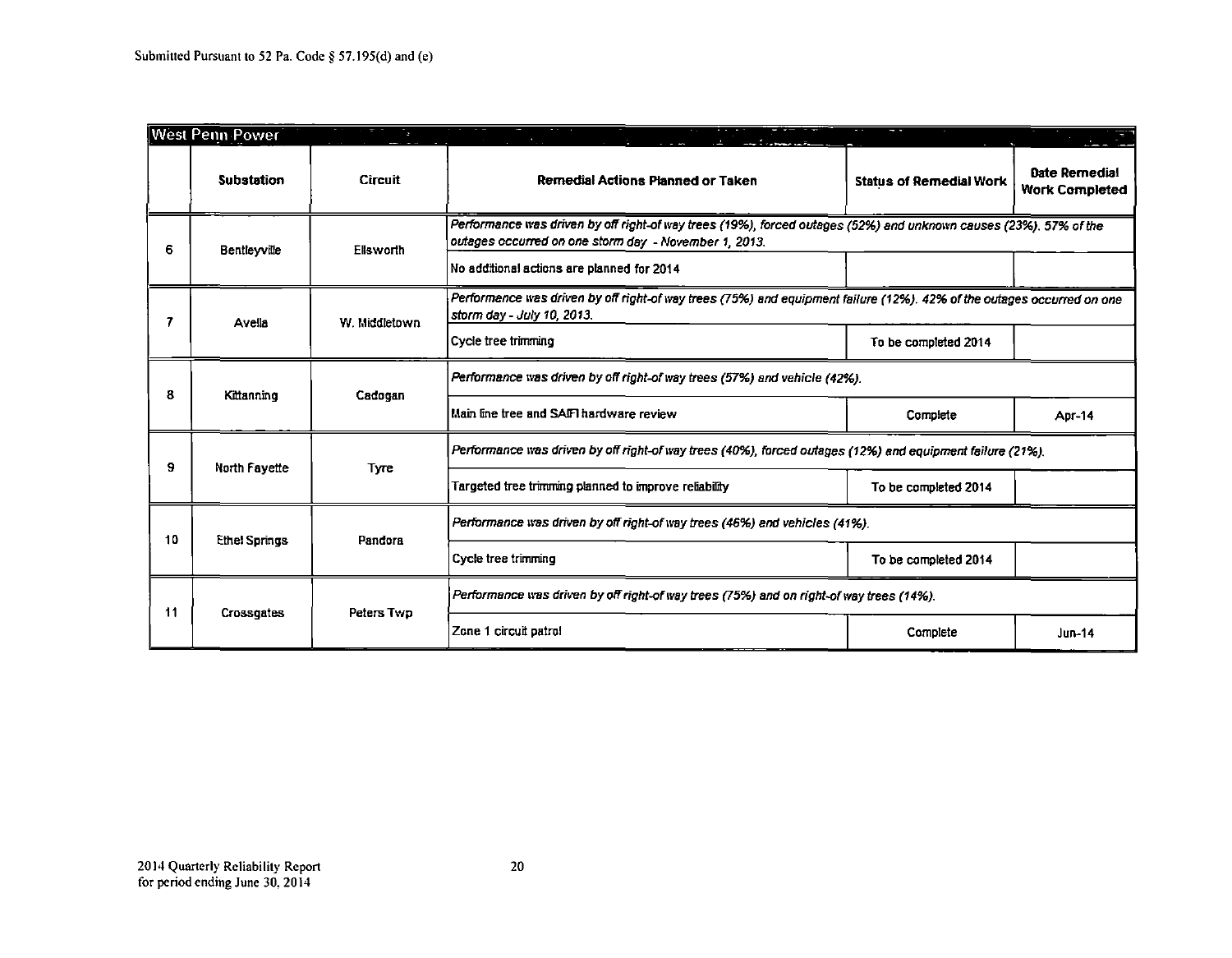|                 | West Penn Power   |                         |                                                                                                                       | والمسترقات<br>$\sigma \rightarrow$ |                                        |
|-----------------|-------------------|-------------------------|-----------------------------------------------------------------------------------------------------------------------|------------------------------------|----------------------------------------|
|                 | <b>Substation</b> | <b>Circuit</b>          | Remedial Actions Planned or Taken                                                                                     | <b>Status of Remedial Work</b>     | Date Remedial<br><b>Work Completed</b> |
| 12 <sub>2</sub> | <b>Harwick</b>    | Harmar                  | Performance was driven by equipment failure (70%) and off right-of way trees (17%).                                   |                                    |                                        |
|                 |                   |                         | Cycle tree trimming                                                                                                   | To be completed 2014               |                                        |
| 13              | Mcconnellsburg    | Harrisonville           | Performance was driven by off right-of way trees (46%), equipment failure (21%) and forced outages (23%).             |                                    |                                        |
|                 |                   |                         | Zone 1 circuit patrol                                                                                                 | Complete                           | <b>Jun-14</b>                          |
| 14              | <b>Milheim</b>    | <b><i>Vicedward</i></b> | Performance was driven by off right-of way trees (93%).                                                               |                                    |                                        |
|                 |                   |                         | Zone 1 circuit patrol                                                                                                 | Complete                           | Feb-14                                 |
| 15              | Franklin          | West Waynesburg         | Performance was driven by unknown causes (86%).                                                                       |                                    |                                        |
|                 |                   |                         | Zone 1 circuit patrol                                                                                                 | Complete                           | <b>Feb-14</b>                          |
| 16              | Cecil             | Bishop                  | Performance was driven by off right-of way trees (89%). 41% of the outages occurred on one storm day - July 10, 2013. |                                    |                                        |
|                 |                   |                         | Cycle tree trimming                                                                                                   | Complete                           | $Dec-13$                               |
| 17              |                   |                         | Performance was driven by off right-of way trees (69%) and unknown causes (30%).                                      |                                    |                                        |
|                 | Peters            | Venetia                 | Zone 1 circuit patrol                                                                                                 | Complete                           | $May-14$                               |

 $\sim 10$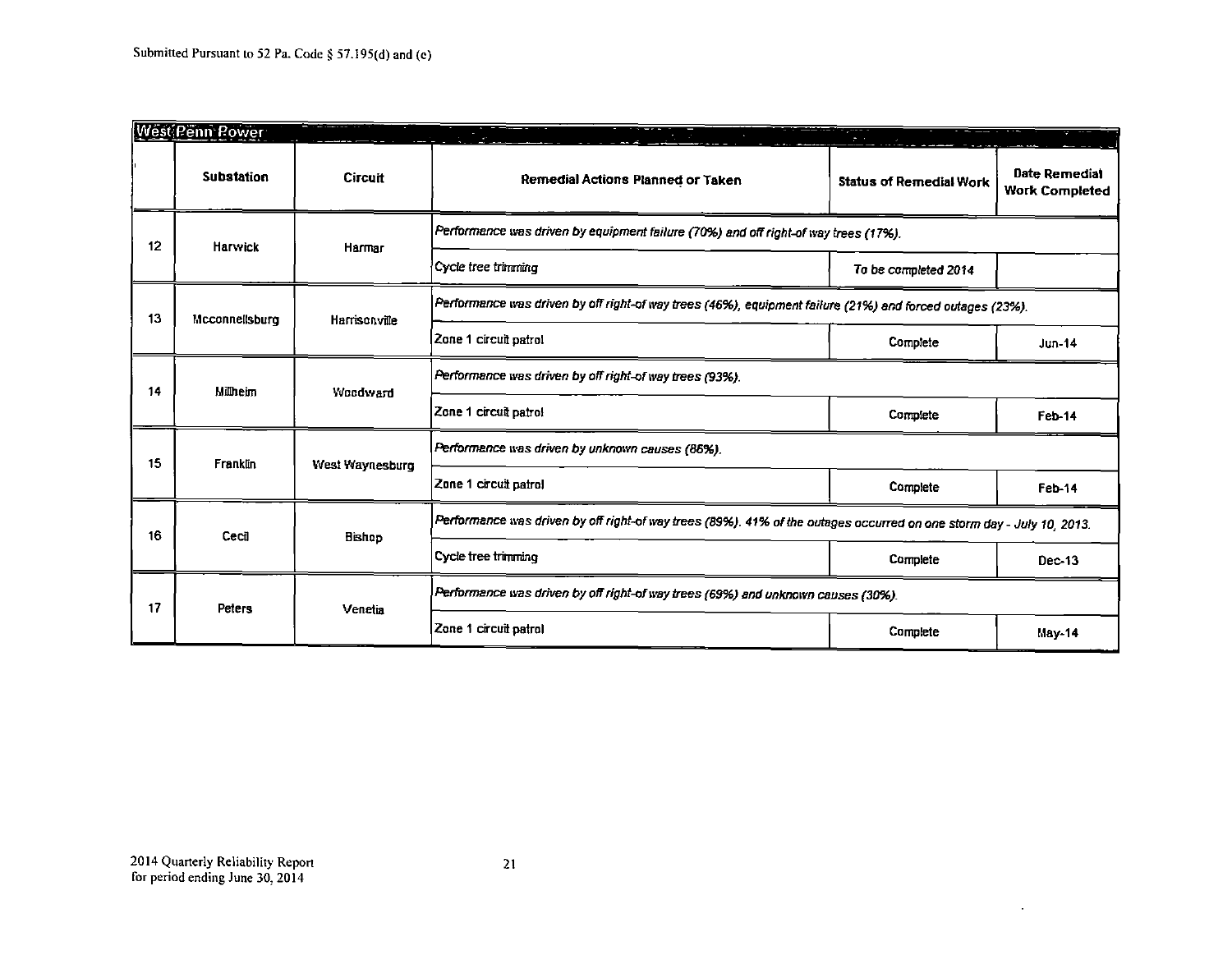$\downarrow$ 

|    | West Penn Rower         |                 | <u> La Brazilia de la pro</u> ficial                                                                               | <u>e graven</u>                | iya s                                  |
|----|-------------------------|-----------------|--------------------------------------------------------------------------------------------------------------------|--------------------------------|----------------------------------------|
|    | <b>Substation</b>       | <b>Circuit</b>  | Remedial Actions Planned or Taken                                                                                  | <b>Status of Remedial Work</b> | Date Remedial<br><b>Work Completed</b> |
| 18 | Carmichaels             | Carmichaels     | Performance was driven by equipment failures (61%) and a bird (32%) causing a lockout.                             |                                |                                        |
|    |                         |                 | Zone 1 circuit patrol                                                                                              | Complete                       | $Jan-14$                               |
| 19 | Atherton<br>South Hills |                 | Performance was driven by equipment failure (49%), human error non-company (22%) and off right-of way trees (14%). |                                |                                        |
|    |                         |                 | Cycle tree trimming                                                                                                | Complete                       | Apr-14                                 |
|    |                         | Herman          | Performance was driven by off right-of way trees (76%) and forced outages (12%).                                   |                                |                                        |
| 20 | Herman                  |                 | On-cycle circuit inspection                                                                                        | Complete                       | Nov-13                                 |
|    |                         |                 | Cycle tree trimming                                                                                                | To be completed 2014           |                                        |
| 21 | <b>South Union</b>      | Fairchance      | Performance was driven by equipment failure (19%), forced outages (48%) and line failure (18%).                    |                                |                                        |
|    |                         |                 | Zone 1 circuit patrol and removed two danger trees                                                                 | Complete                       | $Jan-14$                               |
|    |                         | Pittsburgh Coal | Performance was driven by off right-of way trees (46%), line failure (21%) and forced outages (19%).               |                                |                                        |
| 22 | Westraver               |                 | Zone 1 circuit patrol                                                                                              | Complete                       | Mar-14                                 |
|    |                         |                 | Repair circuit patrol hardware issues found                                                                        | To be completed 2014           |                                        |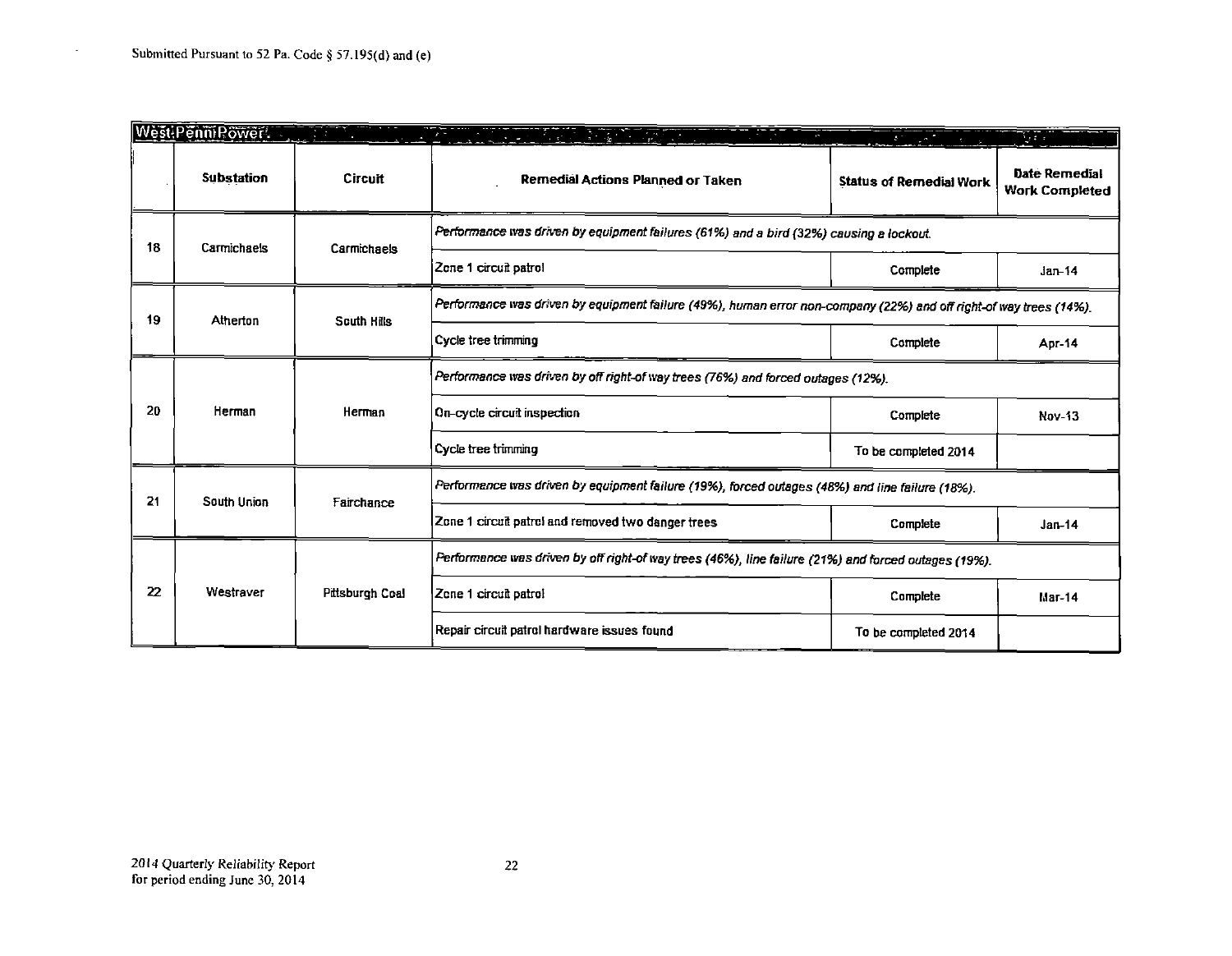|    | West Penn Power                   | $\tau = \pm 1$                                                                                             | 국민                                                                                                                              |                                                                                                                     |                                        |  |
|----|-----------------------------------|------------------------------------------------------------------------------------------------------------|---------------------------------------------------------------------------------------------------------------------------------|---------------------------------------------------------------------------------------------------------------------|----------------------------------------|--|
|    | <b>Substation</b>                 | <b>Circuit</b>                                                                                             | Remedial Actions Planned or Taken                                                                                               | <b>Status of Remedial Work</b>                                                                                      | Date Remedial<br><b>Work Completed</b> |  |
| 23 | Vestaburg                         | Fredericktown                                                                                              | Performance was driven by line failure (75%) and forced outages (22%).                                                          |                                                                                                                     |                                        |  |
|    |                                   |                                                                                                            | Cycle tree trimming                                                                                                             | Complete                                                                                                            | $Dec-13$                               |  |
|    |                                   |                                                                                                            | November 1, 2013.                                                                                                               | Performance was driven by unknown causes (65%) and line failure (26%). 55% of the outages occurred on one storm day |                                        |  |
| 24 | Loyalhanna                        | <b>Center Drive</b>                                                                                        | Repair circuit patrol hardware issues found                                                                                     | Complete                                                                                                            | Feb 14                                 |  |
|    |                                   |                                                                                                            | Zone 1 circuit patrol                                                                                                           | Complete                                                                                                            | May-14                                 |  |
| 25 | Ethel Springs<br><b>New Derry</b> |                                                                                                            | Performance was driven by off right-of way trees (67%) and unknown causes (21%).                                                |                                                                                                                     |                                        |  |
|    |                                   |                                                                                                            | Cycle tree trimming                                                                                                             | To be completed 2014                                                                                                |                                        |  |
| 26 | Bentleyville                      | Performance was driven by off right-of way trees (44%), line failure (14%) and vehicle (41%).<br>Janestown |                                                                                                                                 |                                                                                                                     |                                        |  |
|    |                                   |                                                                                                            | Cycle tree trimming                                                                                                             | To be completed 2014                                                                                                |                                        |  |
| 27 | Murrycrest                        | <b>North Hills Road</b>                                                                                    | Performance was driven by off and on right-of way trees (88%). 33% of the outages occurred on one storm day - July 10,<br>2013. |                                                                                                                     |                                        |  |
|    |                                   | Cycle tree trimming                                                                                        | To be completed 2014                                                                                                            |                                                                                                                     |                                        |  |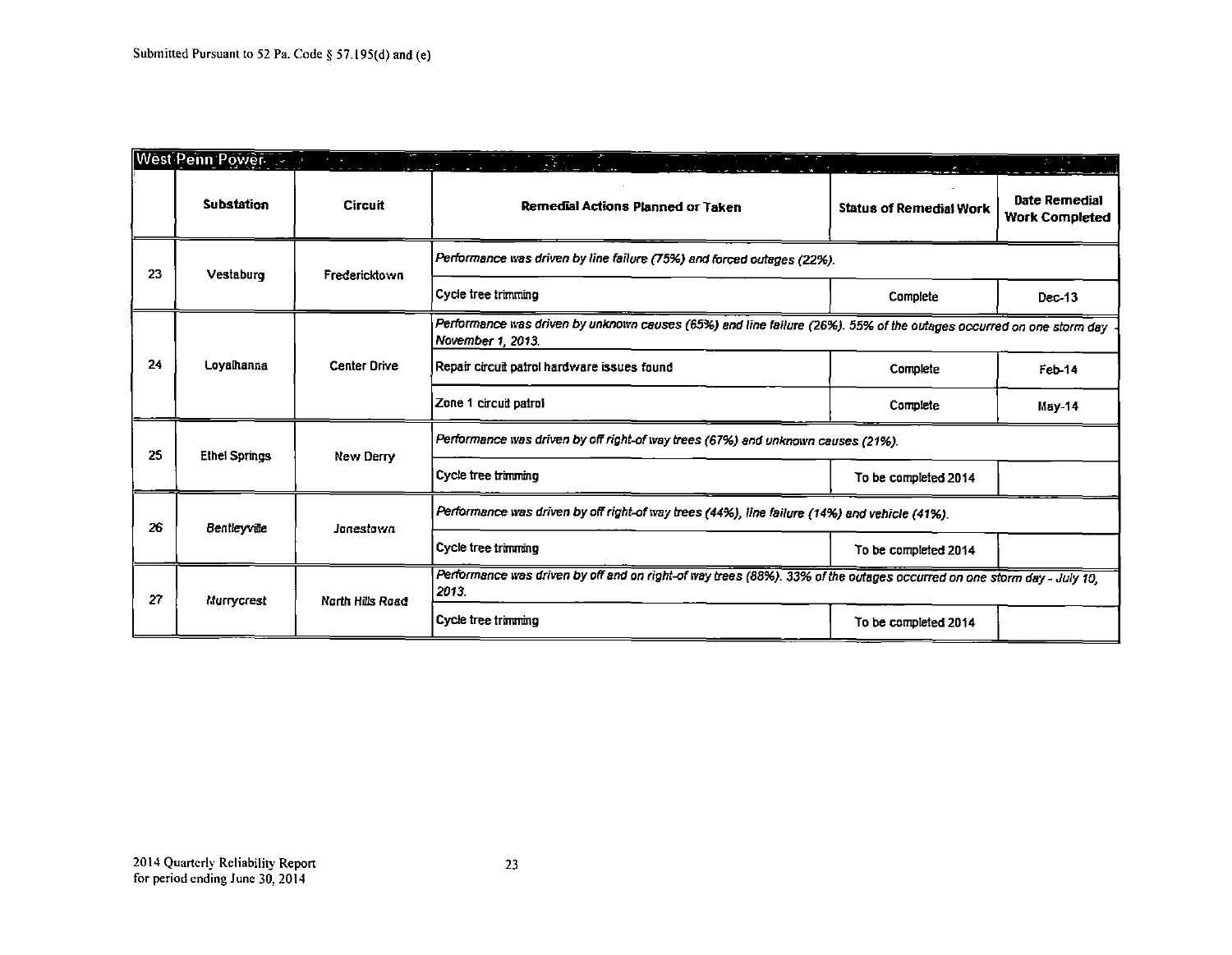|    | <b>West Penni Power</b> | $\sim$     |                                                                                                                                           |                                |                                               |  |
|----|-------------------------|------------|-------------------------------------------------------------------------------------------------------------------------------------------|--------------------------------|-----------------------------------------------|--|
|    | Substation              | Circuit    | Remedial Actions Planned or Taken                                                                                                         | <b>Status of Remedial Work</b> | <b>Date Remedial</b><br><b>Work Completed</b> |  |
| 28 | Sligo                   | Reidsburg  | Performance was driven by equipment failure (56%), forced outages (29%) and vehicles (10%).                                               |                                |                                               |  |
|    |                         |            | Zone 1 circuit patrol performed, removed 10 danger trees                                                                                  | Complete                       | <b>Mar-14</b>                                 |  |
| 29 | White Valley            |            | Performance was driven by line failure (29%), off right-of way trees (25%) and unknown causes (28%).                                      |                                |                                               |  |
|    |                         | Congruity  | Cycle tree trimming                                                                                                                       | To be completed 2014           |                                               |  |
| 30 | Smith                   | Florence   | Performance was driven by off and on right-of way trees (52%), equipment failure (18%), forced outages (14%) and<br>unknown causes (12%). |                                |                                               |  |
|    |                         |            | Main line tree and hardware review                                                                                                        | Complete                       | <b>Apr-14</b>                                 |  |
|    |                         |            | Performance was driven by off right-of way trees (71%) and equipment failure (11%).                                                       |                                |                                               |  |
| 31 | <b>Bethlen</b>          | Dartington | Main line SAIFI hardware review                                                                                                           | Complete                       | $Jun-13$                                      |  |
|    |                         |            | Zone 1 circuit patroi                                                                                                                     | Complete                       | $Mar-14$                                      |  |
| 32 | Frazier                 | Wickhaven  | Performance was driven by off right-of way trees (97%).                                                                                   |                                |                                               |  |
|    |                         |            | No additional actions are planned for 2014                                                                                                |                                |                                               |  |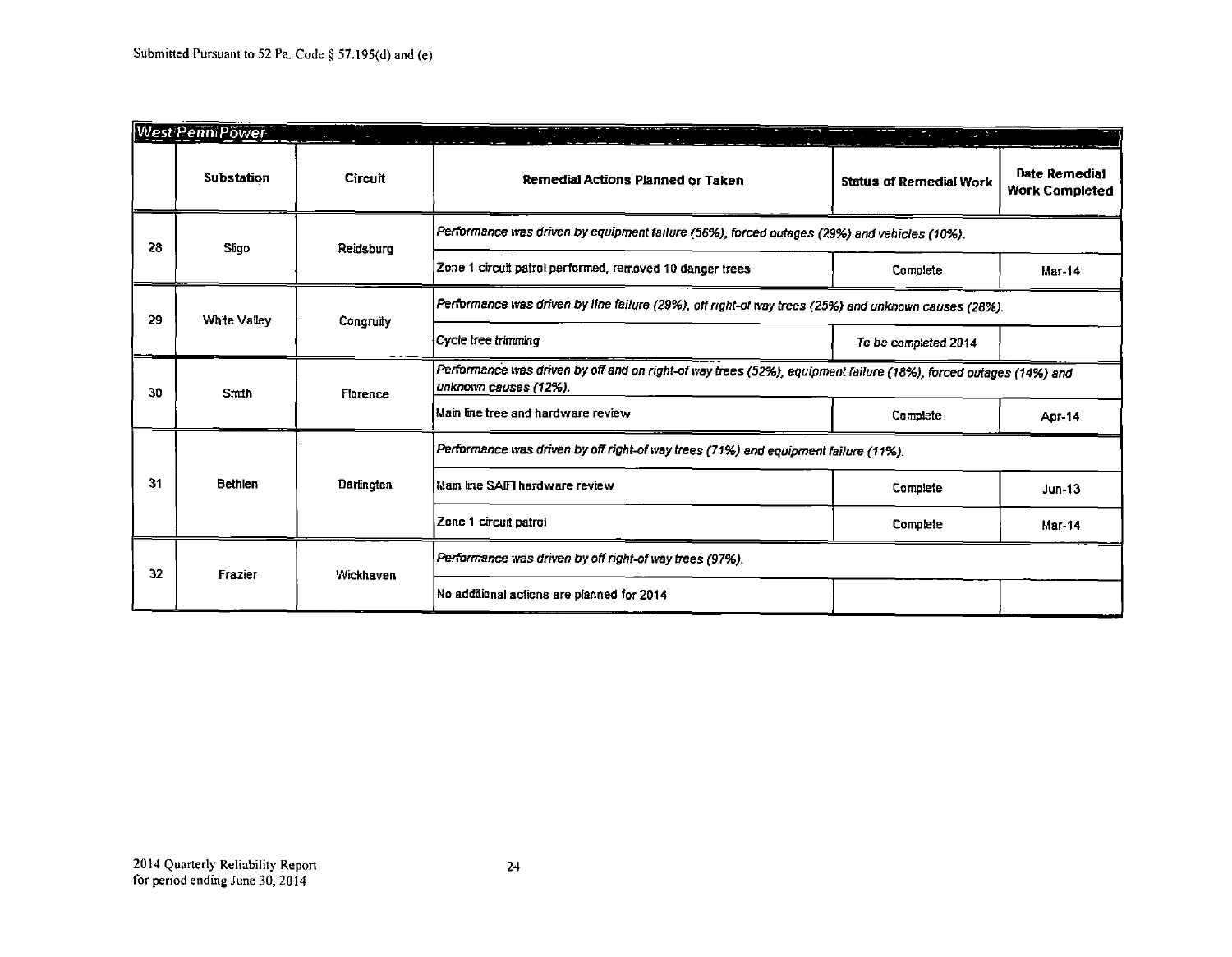|                     | <b>West Penn Power</b>                                                         |                |                                                                                                                                                      | $\mathbb{Z}$ is $\mathbb{Z}$ in $\mathbb{Z}$ in $\mathbb{Z}$                                                        |                                        |  |
|---------------------|--------------------------------------------------------------------------------|----------------|------------------------------------------------------------------------------------------------------------------------------------------------------|---------------------------------------------------------------------------------------------------------------------|----------------------------------------|--|
|                     | <b>Substation</b>                                                              | <b>Circuit</b> | Remedial Actions Planned or Taken                                                                                                                    | <b>Status of Remedial Work</b>                                                                                      | Date Remedial<br><b>Work Completed</b> |  |
| 33                  | Clarion                                                                        | Strattanville  | storm day - July 10, 2013.                                                                                                                           | Performance was driven by off right-of way trees (26%) and unknown causes (57%). 34% of the outages occurred on one |                                        |  |
|                     |                                                                                |                | Cycle tree trimming                                                                                                                                  | Complete                                                                                                            | $Dec-13$                               |  |
| 34                  | Gordon<br>Franklin                                                             |                | Performance was driven by off right-of way trees (82%) and line failure (11%). 52% of the outages occurred on one storm<br>day - July 10, 2013.      |                                                                                                                     |                                        |  |
|                     |                                                                                |                | Zone 1 circuit patrol                                                                                                                                | Complete                                                                                                            | May-14                                 |  |
| 35<br>New Bethlehem |                                                                                | Clarion Rd     | Performance was driven by off right-of way trees (65%) and equipment failure (33%). 37% of the outages occurred on one<br>storm day - July 10, 2013. |                                                                                                                     |                                        |  |
|                     |                                                                                |                | Cycle tree trimming                                                                                                                                  | To be completed 2014                                                                                                |                                        |  |
| 36                  | (12%)<br>Roundhill<br>Roundhill                                                |                | Performance was driven by off right-of way trees (50%), forced outages (12%), line failure (14%) and unknown causes                                  |                                                                                                                     |                                        |  |
|                     |                                                                                |                | Cycle tree trimming                                                                                                                                  | To be completed 2014                                                                                                |                                        |  |
| 37                  | Performance was driven by off right-of way trees (47%) and line failure (34%). |                |                                                                                                                                                      |                                                                                                                     |                                        |  |
|                     | White Valley                                                                   | Export         | Cycle tree trimming                                                                                                                                  | Complete                                                                                                            | Apr 14                                 |  |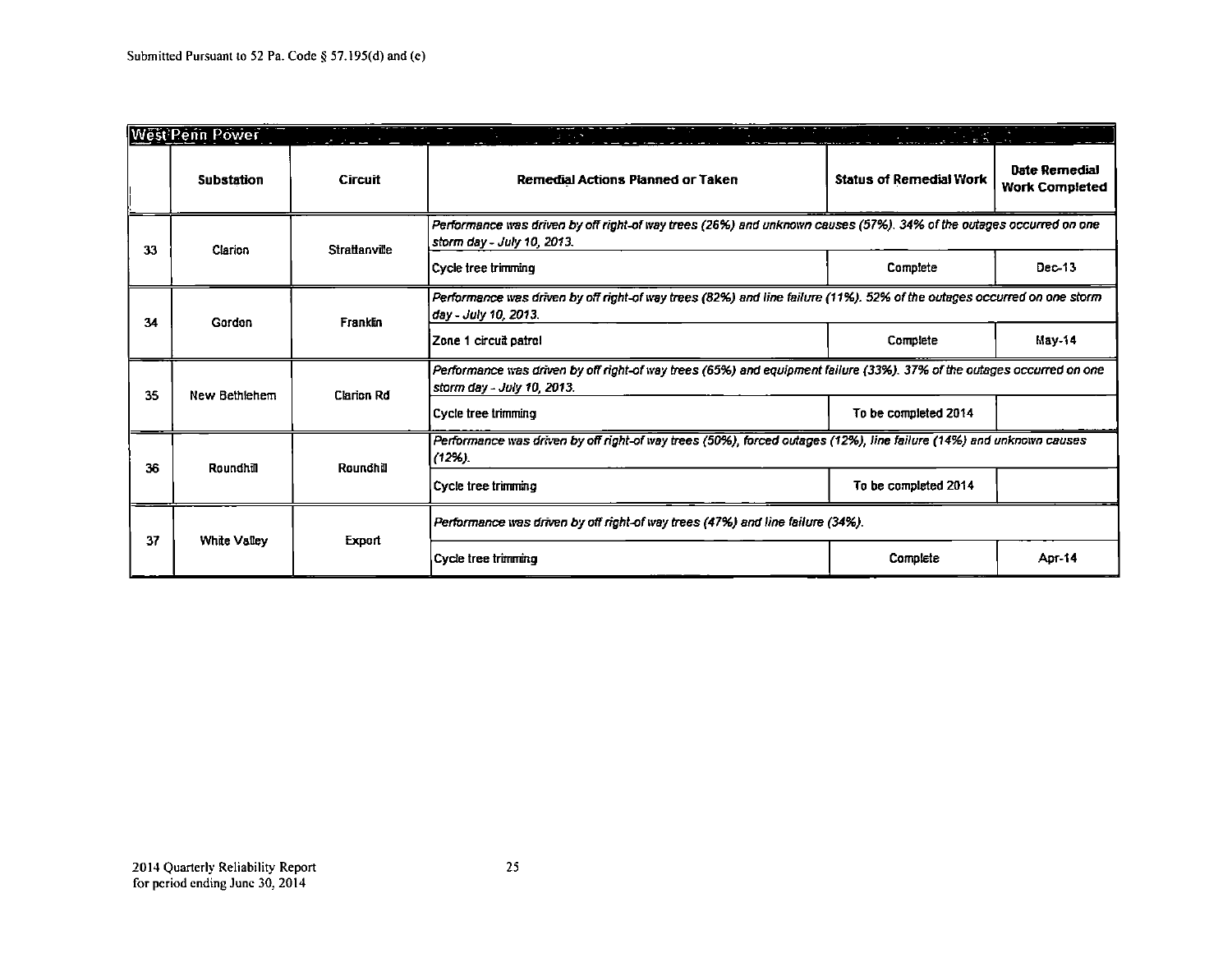|    | West Penn Power   |                |                                                                                                                                      |                                |                                        |  |
|----|-------------------|----------------|--------------------------------------------------------------------------------------------------------------------------------------|--------------------------------|----------------------------------------|--|
|    | <b>Substation</b> | <b>Circuit</b> | Remedial Actions Planned or Taken                                                                                                    | <b>Status of Remedial Work</b> | Date Remedial<br><b>Work Completed</b> |  |
| 38 | Bethelboro        | Coolspring     | Performance was driven by line failure (48%) and vehicles (32%). 59% of the outages occurred on one storm day -<br>November 1, 2013. |                                |                                        |  |
|    |                   |                | Zone 1 circuit patrol                                                                                                                | Complete                       | $Jan-14$                               |  |
| 39 | New Bethlehem     | Climax         | Performance was driven by off right-of way trees (11%) and line failure (79%).                                                       |                                |                                        |  |
|    |                   |                | Zone 1 circuit patrol performed, removed 10 danger trees                                                                             | Complete                       | May-14                                 |  |
| 40 | North Washington  | Poke Run       | Performance was driven by off right-of way trees (72%) and unknown causes (18%).                                                     |                                |                                        |  |
|    |                   |                | Main line tree and hardware review                                                                                                   | Complete                       | $Feb-14$                               |  |
|    | <b>Tri Town</b>   | Dawson         | Performance was driven by off right-of way trees (96%).                                                                              |                                |                                        |  |
|    |                   |                | Cycle tree trimming                                                                                                                  | Complete                       | <b>Jun-14</b>                          |  |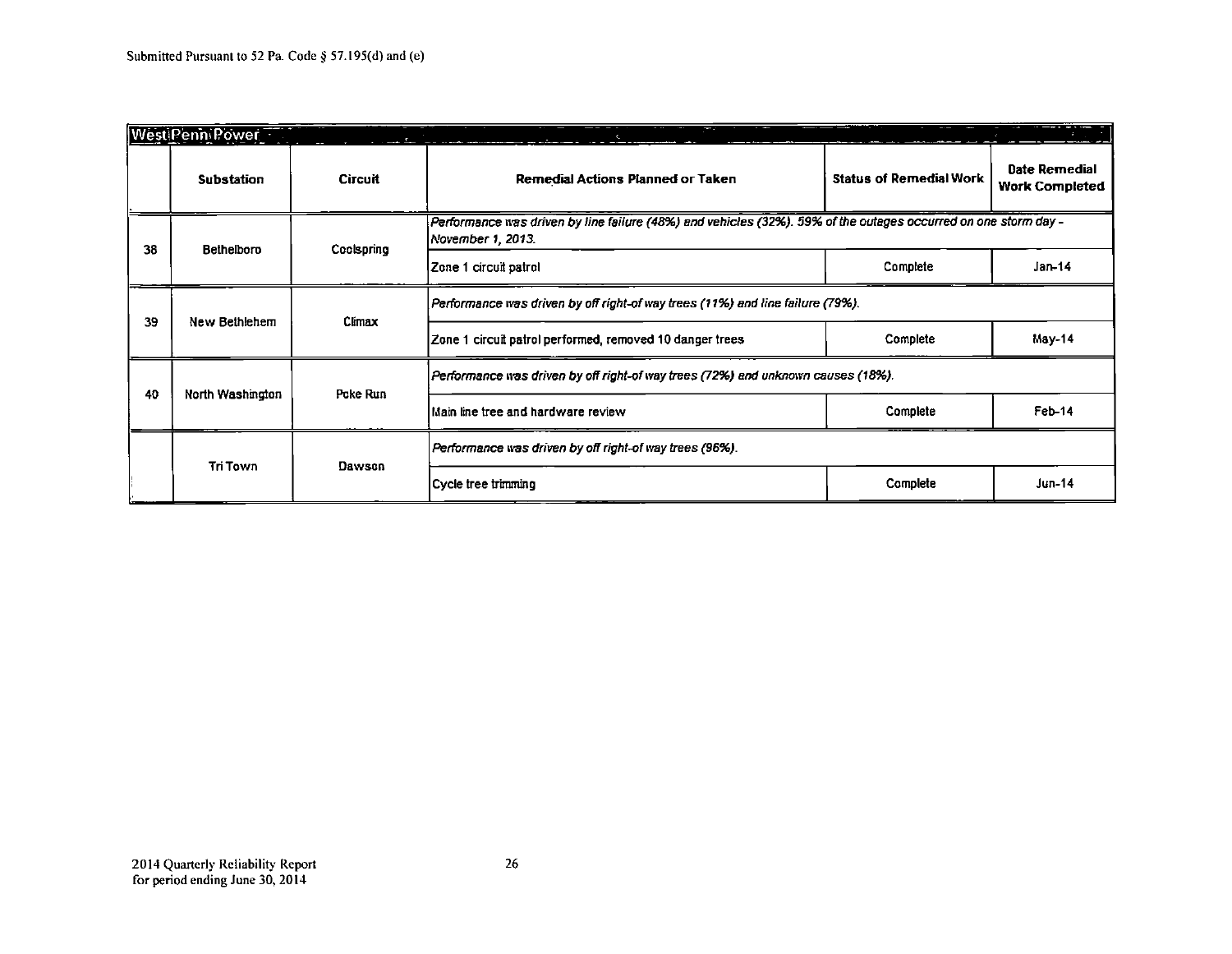| <b>West Penn Power</b> |          |                                                                                                               |                                |                                        |
|------------------------|----------|---------------------------------------------------------------------------------------------------------------|--------------------------------|----------------------------------------|
| <b>Substation</b>      | Circuit  | Remedial Actions Planned or Taken                                                                             | <b>Status of Remedial Work</b> | Date Remedial<br><b>Work Completed</b> |
|                        |          | Performance was driven by off right-of way trees (81%).                                                       |                                |                                        |
| Necessity              | Ohiopyle | Main line SAIFI hardware review completed.                                                                    | Complete                       | Dec-13                                 |
|                        |          | Cycle tree trimming                                                                                           | To be completed 2014           |                                        |
| <b>Mateer</b>          | Dime Rd  | Performance was driven by off right-of way trees (46%), on right-of way trees (23%) and unknown causes (17%). |                                |                                        |
|                        |          | Cycle tree trimming                                                                                           | Complete                       | $J$ un-14                              |
| Smithton               |          | 38% of the CMI was due to non-preventable trees and 38% due to damage caused by vehicles.                     |                                |                                        |
|                        | Yukon    | Cycle tree trimming                                                                                           | To be completed 2014           |                                        |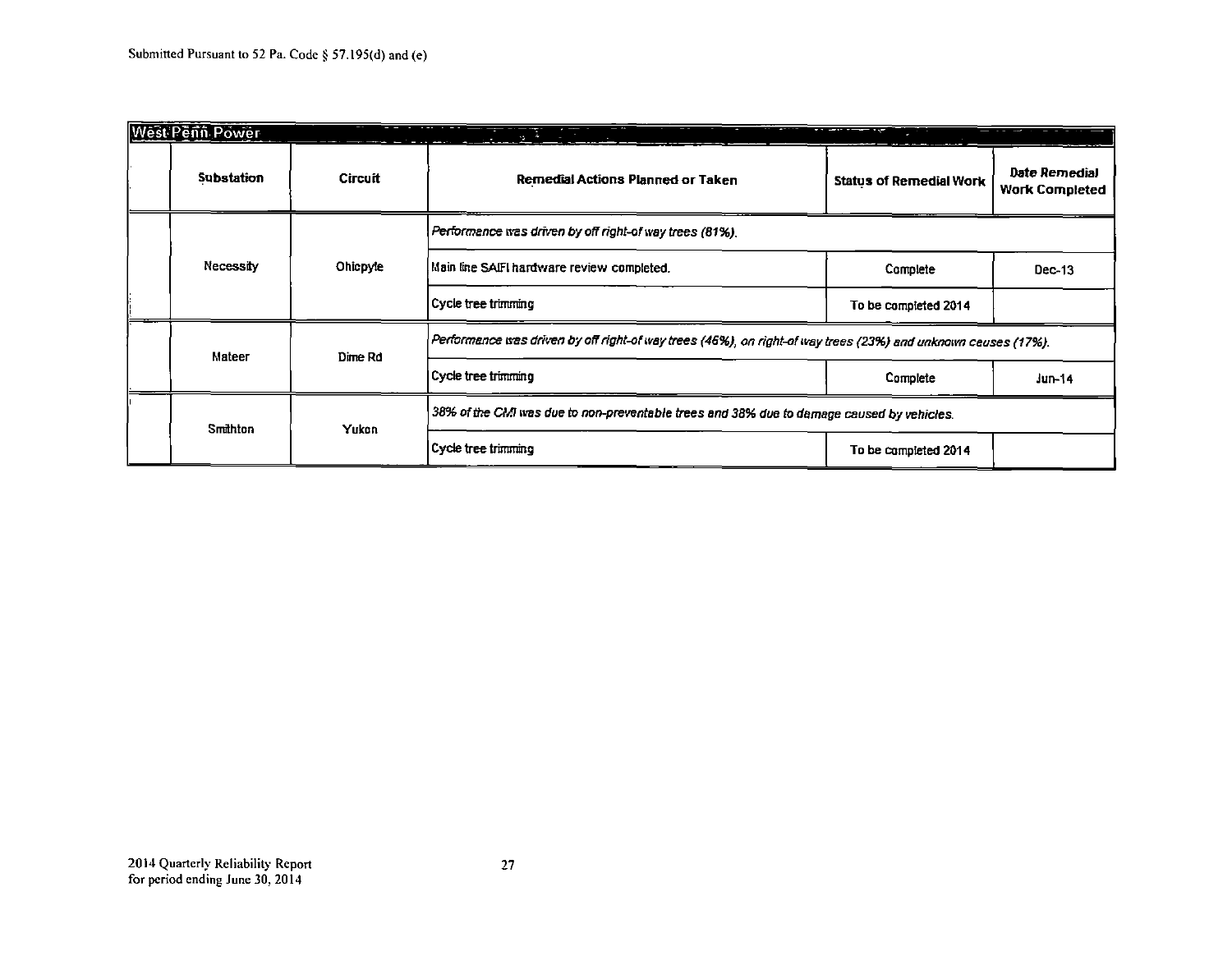# **ATTACHMENT C**

**West Penn Power's Compliance with Terms of the July 20, 2006 Reliability Settlement**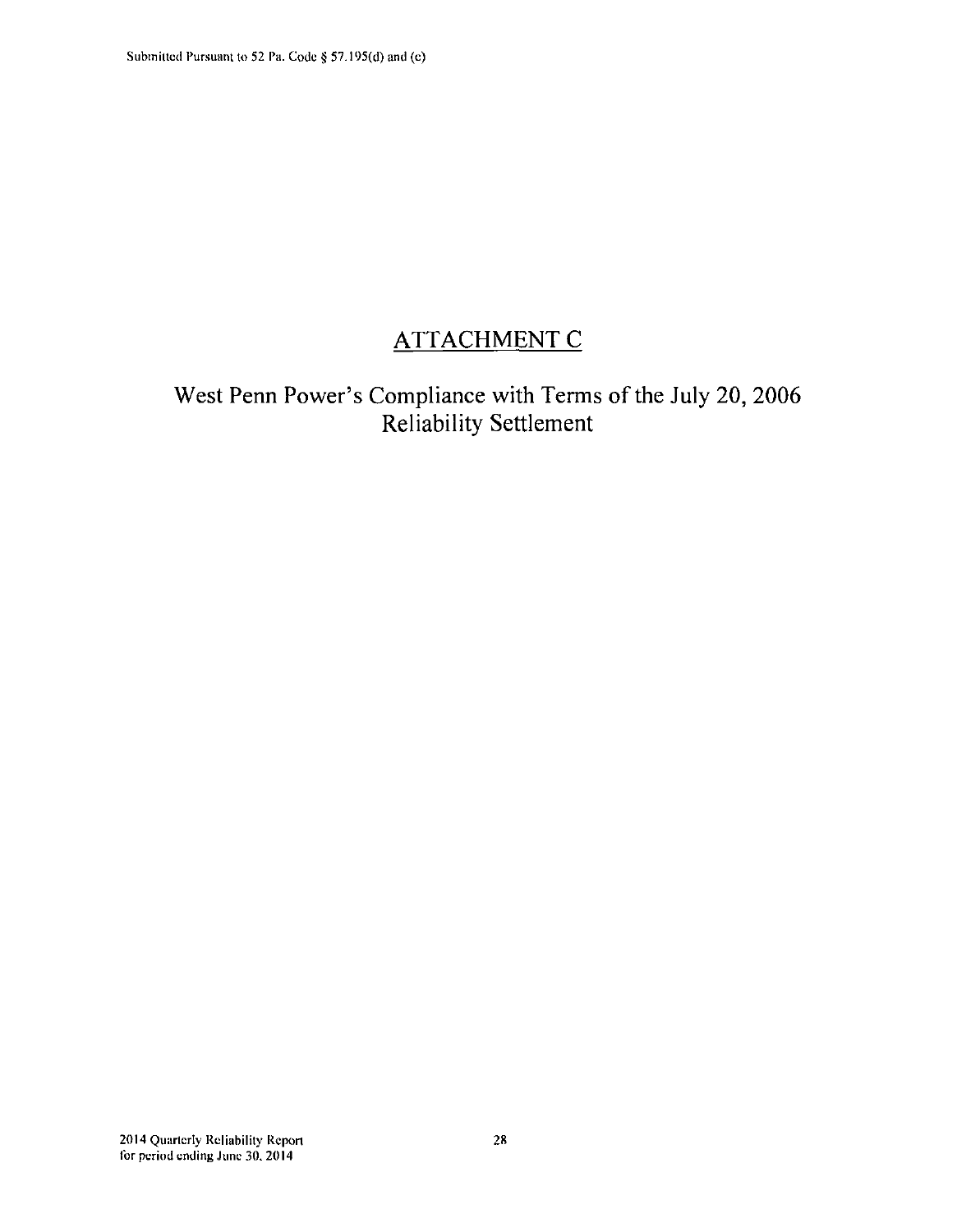| <b>Hem?</b>   | <b>Description</b>                                                                                                                                                                                                                                                                                                                                                                                                                                                                                                                                                                                                                                                                                                                                                                                | Compliance Status       |
|---------------|---------------------------------------------------------------------------------------------------------------------------------------------------------------------------------------------------------------------------------------------------------------------------------------------------------------------------------------------------------------------------------------------------------------------------------------------------------------------------------------------------------------------------------------------------------------------------------------------------------------------------------------------------------------------------------------------------------------------------------------------------------------------------------------------------|-------------------------|
| 2a            | Allegheny Power will make adjustments to its vegetation maintenance practices to<br>reduce its rights-of-way clearing cycle to no longer than four years from [2005] through<br>2008 and will use the four-year cycle results to test the effectiveness of this approach.<br>Allegheny Power reserves the right to change the cycle length after 2008 (after<br>discussing with the parties) if another method with the cycle of more than four years<br>appears more effective at managing its rights of way. Allegheny power will also make<br>adjustments to its existing program to allow more focus on off-right-of-way danger<br>trees.                                                                                                                                                     | Commitment completed.   |
| $2b$ .        | Allegheny Power will maintain its 12-year inspection cycle for distribution and<br>subtransmission wood poles and overhead facilities in a manner consistent with standard<br>industry practices. These inspections will include visual inspections of the pole, the<br>materials and equipment contained thereon from the ground line to the top of the pole,<br>hammer soundings, borings, excavation and treatment of pole.<br>In addition, Allegheny Power will commit to performing amid-cycle visual inspection<br>of the pole and any material and equipment contained thereon, from the ground line to<br>the pole top, incorporating reliability performance and performance of the materials and<br>equipment into the prioritization of performing the mid-cycle inspections.          | Commitment implemented. |
| 2c.           | Allegheny Power has committed to undertake a line workforce study that is to determine<br>how many line workers should be hired to proactively prepare for anticipated<br>retirements, to determine the optimal locations for line workers, to determine<br>appropriate work shifts to reduce overtime, and to increase the effectiveness of its<br>operations. Allegheny Power agrees to also study its substation workforce with the goal<br>of estimating future staffing needs, preparing for anticipated retirements, determining<br>the optimal locations and work shifts, and increasing the effectiveness of operations.<br>The line and substation workforce study will be provide to the active parties and<br>Allegheny Power will meet with them to discuss the results of the study. | Commitment completed.   |
| 3.            | Allegheny Power will provide the Parties copies of all reliability-related reports filed<br>with the PUC under 52 Pa. Code $\S$ 57.195 and any additional documents that may be<br>required under 52 Pa. Code § 57.194(h)(1).<br>In addition, as part of its quarterly reliability reports. Allegheny Power will include a<br>section reporting on its compliance with the terms of this settlement.                                                                                                                                                                                                                                                                                                                                                                                              | Commitment completed.   |
| 4a<br>$1 - 3$ | Allegheny Power will meet semi-annually with PREA/AEC and local cooperative staff<br>to address reliability and other issues. Meetings will include the following topics:<br>Discussion of most recent outages at PREA/AEC delivery points<br>D.<br>Identification and mutual agreement of Delivery Points that serve critical<br>2)<br>services/customers (identified as those which directly affect public safety)<br>Discussion of performance on the five "worst performing" Delivery Points,<br>3)<br>including outage details and determination if corrective action is warranted<br>and development of any appropriate corrective action plan to be completed in<br>a reasonable period of time.                                                                                           | Commitment implemented. |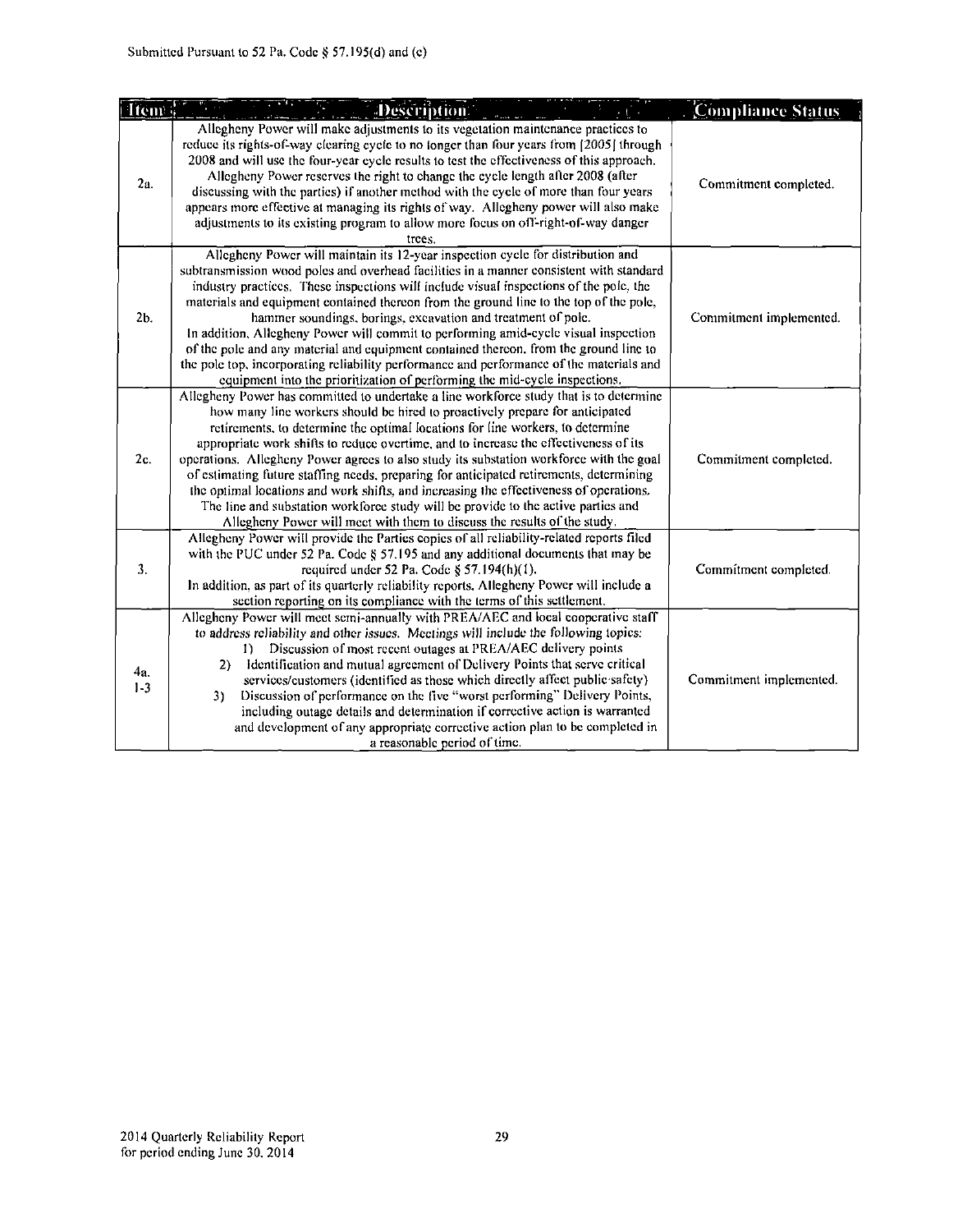#### **BEFORE THE PENNSYLVANIA PUBLIC UTILITY COMMISSION**

**2 n d Quarter 2014 Reliability Report - West**   $\ddot{\phantom{1}}$ **Penn Power Company**   $\ddot{\cdot}$ 

#### **CERTIFICATE OF SERVICE**

I hereby certify that I have this day served a true and correct copy of the foregoing document upon the individuals listed below, in accordance with the requirements of 52 Pa. Code § 1.54 (relating to service by a participant).

Service by first class mail, as follows:

John R. Evans Office of Small Business Advocate Suite 1102, Commerce Building 300 North Second Street Harrisburg, PA 17101

David Dulick Pennsylvania Rural Electric Association 212 Locust Street, 2<sup>nd</sup> Floor Harrisburg, PA 17101

Tanya McCloskey Office of Consumer Advocate 555 Walnut Street 5<sup>th</sup> Floor Forum Place Harrisburg, PA 17101-1923

Scott Rubin Utility Workers Union of America 333 Oak Lane Bloomsburg, PA 17815-2036

Dated: August 1, 2014

**RECEIVED** 

*AUG 0 4 2m* 

PA PUBLIC UTILITY COMMISSION SECRETARY'S BUREAU

Tori L. Giesler Attorney No. 207742 FirstEnergy Service Company 2800 Pottsville Pike P.O. Box 16001 Reading, Pennsylvania 19612-6001 (610) 921-6203 tgiesler@firstenergycorp.com

Counsel for West Penn Power Company